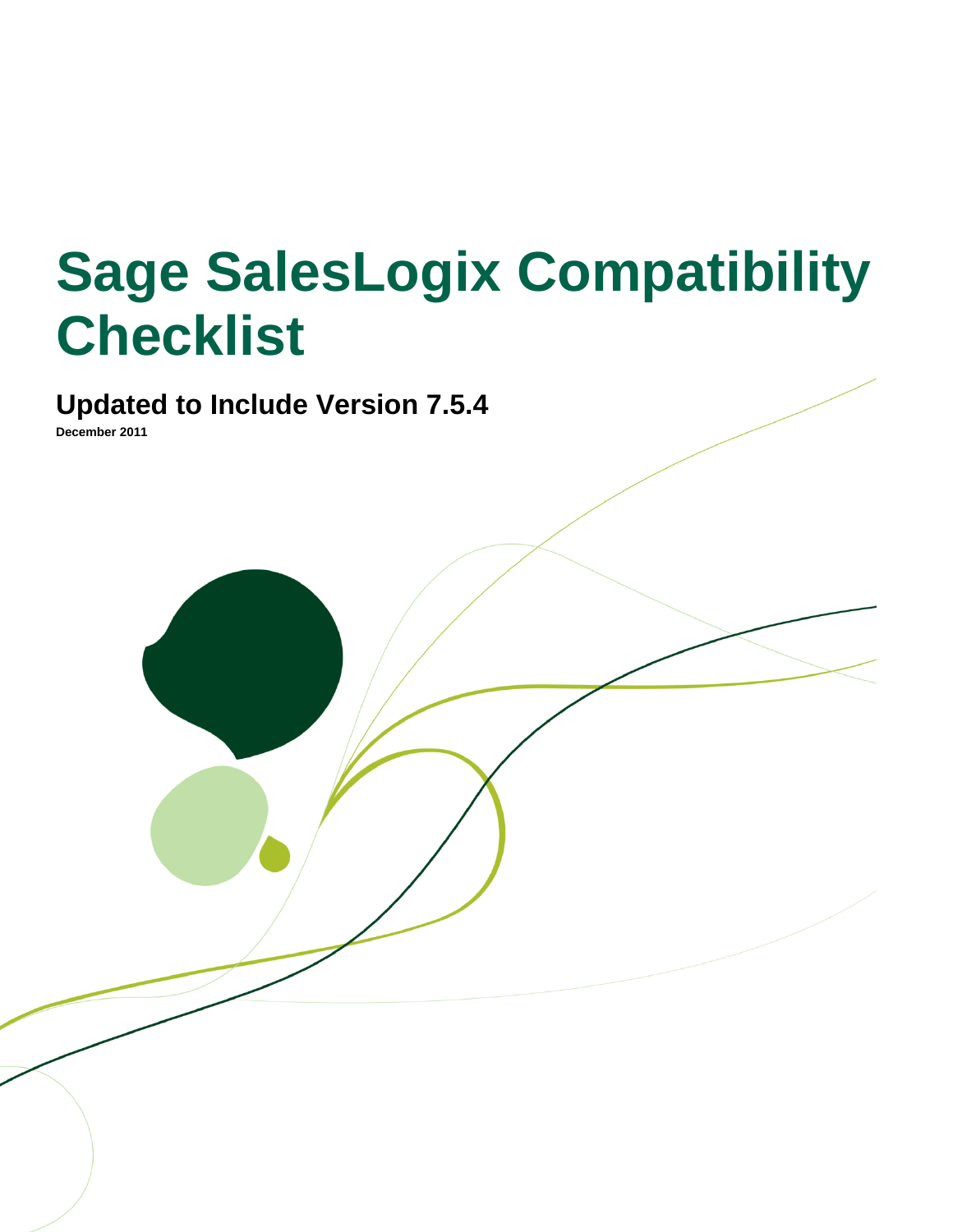#### **Sage SalesLogix Compatibility Checklist Updated to Include Version 7.5.4 December 2011**

## **Contents**

## <span id="page-1-0"></span>**Key.**

The software requirements show all qualified software for use with versions of Sage SalesLogix that have not reached end of life.

- **Q** Component is tested and qualified for version. Troubleshooting assistance is available with Support plan. **Note**: When a service pack number is listed instead of either "Q" or "S", the version is qualified to work on that service pack, unless a superscript number indicates otherwise.
- **S** Component is not tested for version. Troubleshooting assistance available with Support plan.
- **NC** Component is not compatible for version. Troubleshooting assistance is not available. A blank, gray box indicates the version of the software was not available until after this version of Sage SalesLogix was released $2$ .

| <b>Version</b>                                                                                                                                                                         | V7.2       | V7.5            | V7.5.1          | V7.5.2          | V7.5.3                       | V7.5.4          |
|----------------------------------------------------------------------------------------------------------------------------------------------------------------------------------------|------------|-----------------|-----------------|-----------------|------------------------------|-----------------|
| <b>Windows Client</b>                                                                                                                                                                  |            |                 |                 |                 |                              |                 |
| Hardware <sup>1</sup>                                                                                                                                                                  |            |                 |                 |                 |                              |                 |
| Minimum memory/Recommended<br>memory (MB)                                                                                                                                              | $256/512+$ | $256/512+$      | $256/512+$      | $256/512+$      | $256/512+$                   | $256/512+$      |
| Minimum processor/<br>Recommended processor (MHz)                                                                                                                                      | 800/1GHz+  | 800/1GHz+       | 800/1GHz+       | 800/1GHz+       | 800/1GHz+                    | 800/1GHz+       |
| Free disk space for application files<br>(MB)                                                                                                                                          | $200+$     | $200+$          | $200+$          | $200+$          | $200+$                       | $200+$          |
| Remote Client requires minimum additional 250+ MB free disk space for database and sync files (Depends on subscription rules<br>and account ownership which increase size of database) |            |                 |                 |                 |                              |                 |
| <b>Operating System</b>                                                                                                                                                                |            |                 |                 |                 |                              |                 |
| Microsoft Windows 7 SP1                                                                                                                                                                |            |                 |                 |                 | S                            | Q               |
| Microsoft Windows 7                                                                                                                                                                    |            |                 |                 | Q               | Q for SLX<br>$7.5.3.10^{15}$ | Q               |
| Microsoft Windows Vista Business                                                                                                                                                       | Q          | SP <sub>1</sub> | SP <sub>1</sub> | SP <sub>2</sub> | SP <sub>2</sub>              | SP <sub>2</sub> |

## <span id="page-1-1"></span>**Sage SalesLogix System Requirements**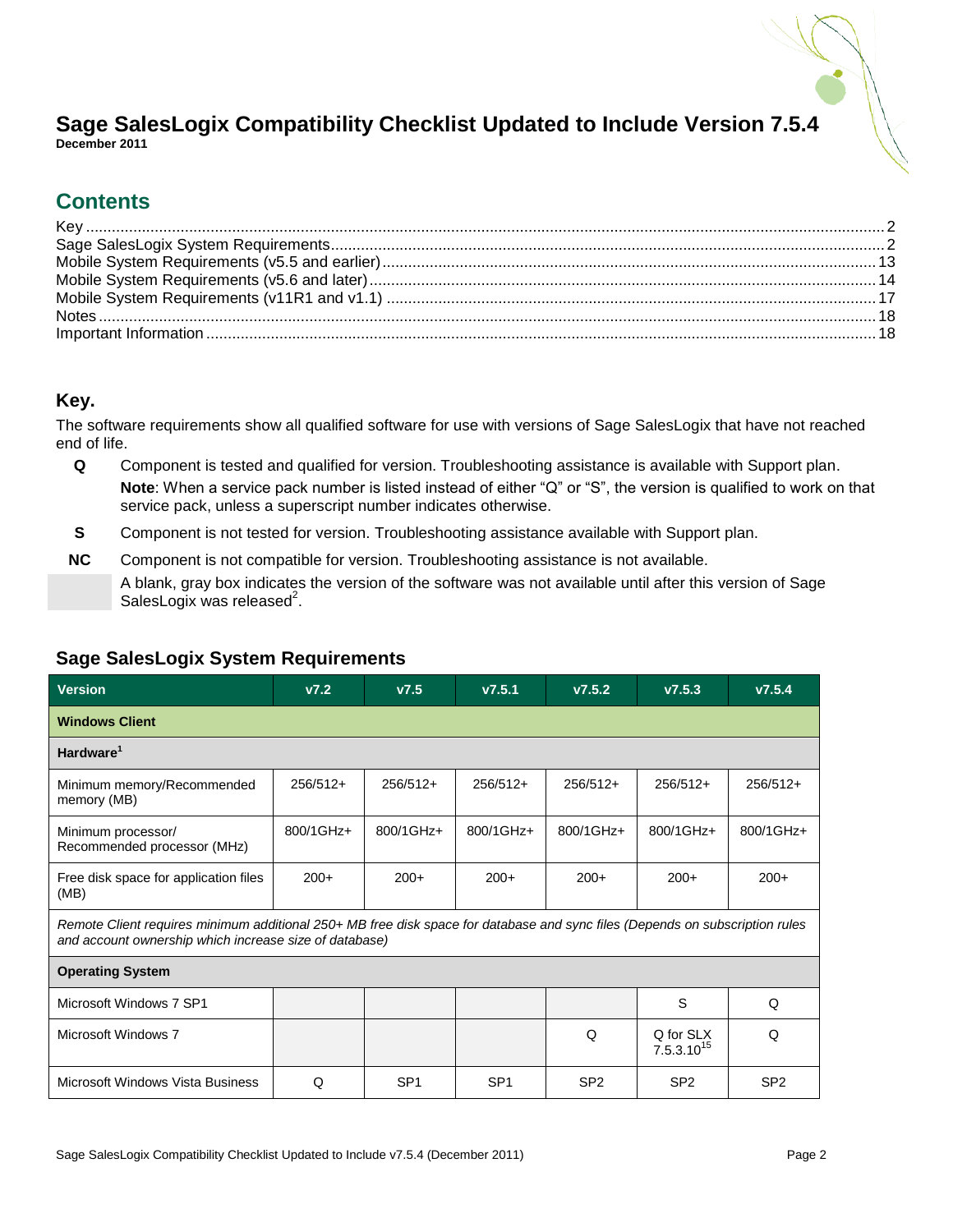| <b>Version</b>                                                                         | V7.2            | V7.5            | V7.5.1          | V7.5.2          | V7.5.3          | V7.5.4          |
|----------------------------------------------------------------------------------------|-----------------|-----------------|-----------------|-----------------|-----------------|-----------------|
| Microsoft Windows XP<br>Professional                                                   | SP <sub>2</sub> | SP <sub>3</sub> | SP <sub>3</sub> | SP <sub>3</sub> | SP <sub>3</sub> | SP <sub>3</sub> |
| Microsoft Windows 2000<br>Professional                                                 | SP <sub>4</sub> | <b>NC</b>       | <b>NC</b>       | <b>NC</b>       | <b>NC</b>       | <b>NC</b>       |
| MDAC 2.8                                                                               | Q               | Q               | Q               | Q               | Q               | Q               |
| <b>Citrix Presentation Server</b><br>XenApp6 <sup>2</sup>                              |                 |                 |                 | Q               | Q               | Q               |
| <b>Citrix Presentation Server</b><br>XenApp5 <sup>2</sup>                              |                 |                 |                 | Q               | Q               | Q               |
| <b>Citrix Presentation Server Feature</b><br>Release 4.5                               |                 |                 | Q               | Q               | Q               | Q               |
| <b>Citrix Presentation Server Feature</b><br>Release 4                                 | Q               | Q               | Q               | Q               | Q               | Q               |
| <b>NET Framework</b>                                                                   |                 |                 |                 |                 |                 |                 |
| Microsoft .NET Framework 3.5.1                                                         |                 |                 |                 | Q               | Q               | Q               |
| Microsoft .NET Framework 3.0<br>(Required if using Process<br>Orchestration)           |                 | Q               | Q               | $\mathbf S$     | S               | S               |
| Microsoft .NET Framework 2.0                                                           | Q               | Q               | Q               | S               | S               | S               |
| <b>Internet Connection</b>                                                             |                 |                 |                 |                 |                 |                 |
| Requires Internet connection (DSL,<br>broadband, or network connection<br>recommended) | Q               | Q               | Q               | Q               | Q               | Q               |
| <b>Local Database (for Remote Client only)</b>                                         |                 |                 |                 |                 |                 |                 |
| Microsoft SQL Express 2008 R2                                                          |                 |                 |                 |                 | Q               | SP <sub>1</sub> |
| Microsoft SQL Express 2008                                                             |                 | Q               | Q               | SP <sub>1</sub> | SP <sub>1</sub> | SP <sub>1</sub> |
| Microsoft SQL Express 2005                                                             | SP <sub>1</sub> | SP <sub>1</sub> | SP <sub>1</sub> | SP <sub>3</sub> | SP <sub>3</sub> | SP <sub>4</sub> |
| Microsoft SQL Server 2000                                                              | SP <sub>4</sub> | NC              | NC              | NC              | NC              | <b>NC</b>       |
| Microsoft SQL Server 2000<br>Personal Edition                                          | SP3 or later    | <b>NC</b>       | NC              | <b>NC</b>       | <b>NC</b>       | <b>NC</b>       |
| <b>MSDE 2000</b>                                                                       | SP3 or later    | $\mathbb S$     | S               | $\mathsf S$     | S               | S               |
| <b>Word Processor (for Mail Merge features)</b>                                        |                 |                 |                 |                 |                 |                 |
| Microsoft Word 2010 (32-bit<br>version only.)                                          |                 |                 |                 |                 | Q               | Q               |
| Microsoft Word 2007                                                                    | Q               | Q               | Q               | SP <sub>1</sub> | SP <sub>1</sub> | SP <sub>2</sub> |
| Microsoft Word 2003                                                                    | SP <sub>2</sub> | SP <sub>2</sub> | SP <sub>2</sub> | SP <sub>3</sub> | SP <sub>3</sub> | SP <sub>3</sub> |
| Microsoft Word XP                                                                      | SP <sub>2</sub> | SP <sub>3</sub> | SP <sub>3</sub> | SP <sub>3</sub> | NC              | NC              |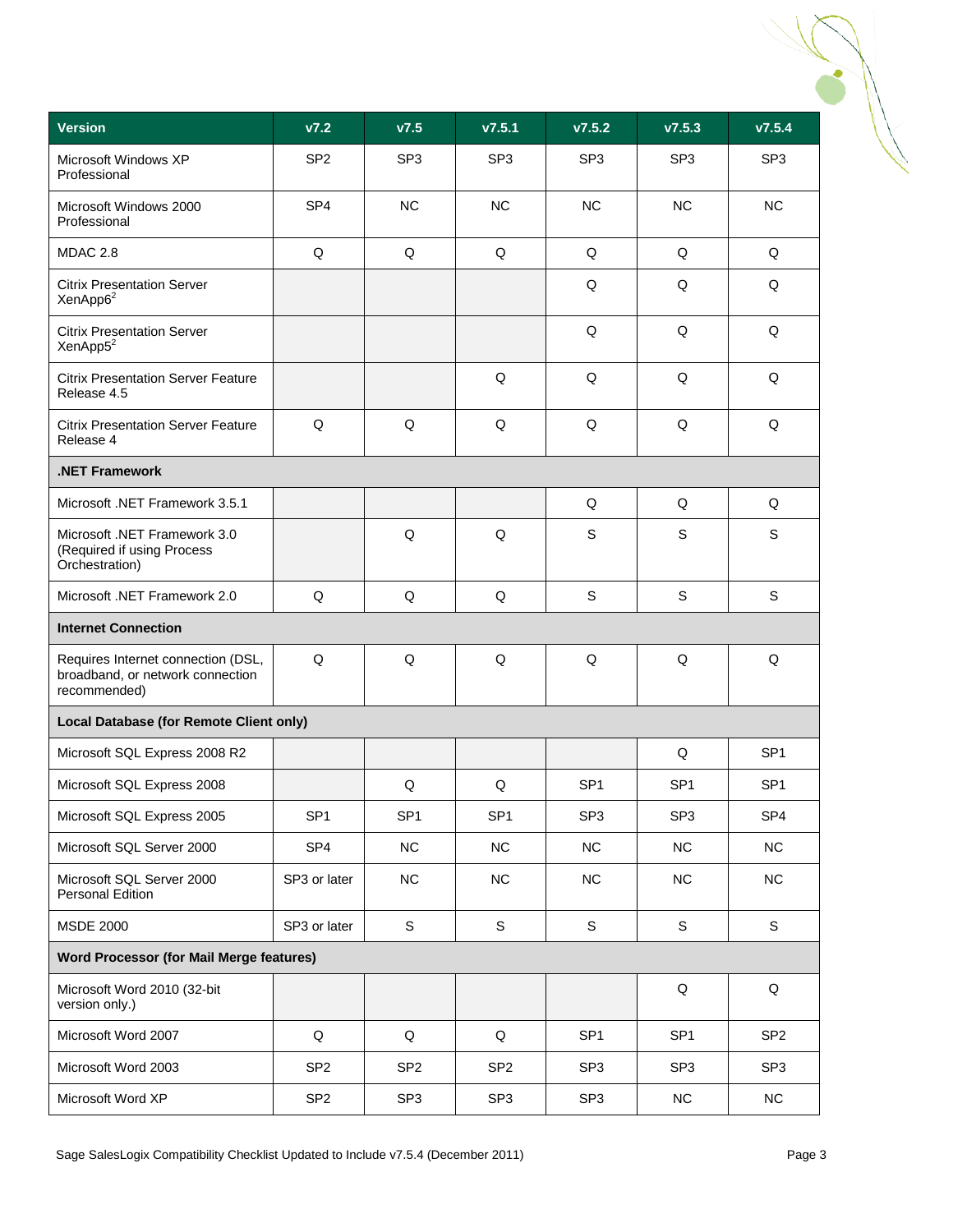| V7.2             | V7.5                              | V7.5.1                            | V7.5.2                            | V7.5.3                            | V7.5.4                            |
|------------------|-----------------------------------|-----------------------------------|-----------------------------------|-----------------------------------|-----------------------------------|
| <b>NC</b>        | <b>NC</b>                         | NC.                               | <b>NC</b>                         | NC.                               | NC.                               |
|                  |                                   |                                   |                                   |                                   |                                   |
|                  |                                   |                                   |                                   | Q                                 | Q                                 |
| Q                | Q                                 | Q                                 | Q                                 | Q                                 | SP <sub>2</sub>                   |
| SP <sub>2</sub>  | SP <sub>2</sub>                   | SP <sub>2</sub>                   | SP <sub>2</sub>                   | SP <sub>2</sub>                   | $SP2 = Q$<br>$SP3 = S$            |
| SP <sub>2</sub>  | SP <sub>3</sub>                   | SP <sub>3</sub>                   | SP <sub>3</sub>                   | <b>NC</b>                         | <b>NC</b>                         |
| <b>NC</b>        | <b>NC</b>                         | NC.                               | <b>NC</b>                         | <b>NC</b>                         | NC.                               |
| Q                | S                                 | S                                 | S                                 | S                                 | S                                 |
|                  |                                   |                                   |                                   |                                   |                                   |
| XI <sub>R2</sub> | XI R <sub>2</sub> SP <sub>3</sub> | XI R <sub>2</sub> SP <sub>3</sub> | XI R <sub>2</sub> SP <sub>3</sub> | XI R <sub>2</sub> SP <sub>3</sub> | XI R <sub>2</sub> SP <sub>4</sub> |
|                  |                                   |                                   |                                   |                                   |                                   |
| Q                | Q                                 | Q                                 | Q                                 | Q                                 | Q                                 |
|                  |                                   |                                   |                                   |                                   |                                   |
|                  |                                   | Q                                 | Q                                 | $\mathsf Q$                       | $\sf Q$                           |
|                  |                                   |                                   | Q                                 | $\mathsf Q$                       | Q                                 |
| Q                | Q                                 | Q                                 | Q                                 | $\mathsf Q$                       | Q                                 |
| $\mathsf Q$      | Q                                 | SP <sub>1</sub>                   | SP <sub>1</sub>                   | NC                                | NC                                |
| Q                | ${\mathbb S}$                     | ${\mathsf S}$                     | $\mathbb S$                       | NC                                | NC                                |
|                  |                                   |                                   |                                   |                                   |                                   |

these browser versions will generate inconsistent and unexpected results.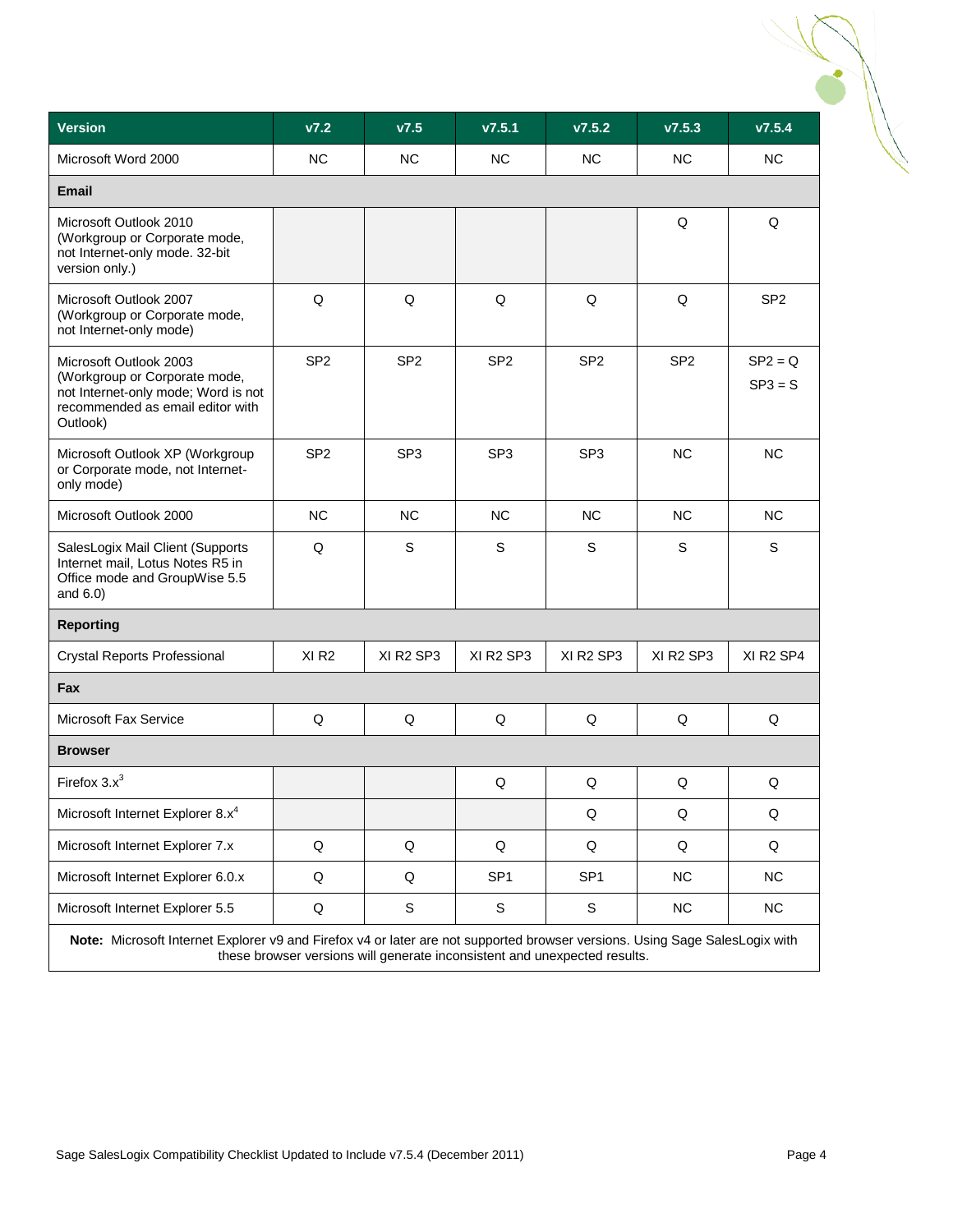| <b>Version</b>                                                                                                              | V7.2                                                                      | V7.5            | V7.5.1          | V7.5.2          | V7.5.3          | V7.5.4          |
|-----------------------------------------------------------------------------------------------------------------------------|---------------------------------------------------------------------------|-----------------|-----------------|-----------------|-----------------|-----------------|
| <b>Web Client</b>                                                                                                           |                                                                           |                 |                 |                 |                 |                 |
| Hardware <sup>1</sup>                                                                                                       |                                                                           |                 |                 |                 |                 |                 |
| Minimum memory/Recommended<br>memory (MB)                                                                                   | 256/512+                                                                  | 256/512+        | 256/512+        | 256/512+        | 256/512+        | 256/512+        |
| Minimum<br>processor/Recommended<br>processor (MHz)                                                                         | 800/1GHz+                                                                 | 800/1GHz+       | 800/1GHz+       | 800/1GHz+       | 800/1GHz+       | 800/1GHz+       |
| Free disk space for application files<br>(MB)                                                                               | $200+$                                                                    | $200+$          | $200+$          | $200+$          | $200+$          | $200+$          |
| <b>Browser</b>                                                                                                              |                                                                           |                 |                 |                 |                 |                 |
| Firefox $3.x^3$                                                                                                             |                                                                           |                 | Q               | Q               | Q               | Q               |
| Microsoft Internet Explorer 8.x <sup>4</sup>                                                                                |                                                                           |                 |                 | Q               | Q               | Q               |
| Microsoft Internet Explorer 7.x                                                                                             | Q                                                                         | Q               | Q               | Q               | Q               | Q               |
| Microsoft Internet Explorer 6.0.x                                                                                           | Q                                                                         | SP <sub>1</sub> | SP <sub>1</sub> | <b>NC</b>       | <b>NC</b>       | <b>NC</b>       |
| Microsoft Internet Explorer 5.5                                                                                             | Q                                                                         | S               | S               | S               | NC.             | <b>NC</b>       |
| Note: Microsoft Internet Explorer v9 and Firefox v4 or later are not supported browser versions. Using Sage SalesLogix with | these browser versions will generate inconsistent and unexpected results. |                 |                 |                 |                 |                 |
| <b>Internet Connection</b>                                                                                                  |                                                                           |                 |                 |                 |                 |                 |
| Requires Internet connection (DSL,<br>broadband, or network connection<br>recommended)                                      | Q                                                                         | Q               | Q               | Q               | Q               | Q               |
| <b>Word Processor (for Mail Merge features)</b>                                                                             |                                                                           |                 |                 |                 |                 |                 |
| Microsoft Word 2010 (supports 32-<br>bit version only)                                                                      |                                                                           |                 |                 |                 | Q               | Q               |
| Microsoft Word 2007                                                                                                         | Q                                                                         | Q               | Q               | SP <sub>1</sub> | SP <sub>1</sub> | SP <sub>2</sub> |
| Microsoft Word 2003                                                                                                         | SP <sub>2</sub>                                                           | SP <sub>2</sub> | SP <sub>2</sub> | SP <sub>3</sub> | SP <sub>3</sub> | SP <sub>3</sub> |
| Microsoft Word XP                                                                                                           | SP <sub>2</sub>                                                           | SP <sub>3</sub> | SP <sub>3</sub> | SP <sub>3</sub> | <b>NC</b>       | <b>NC</b>       |
| Microsoft Word 2000                                                                                                         | <b>NC</b>                                                                 | NC              | <b>NC</b>       | <b>NC</b>       | <b>NC</b>       | <b>NC</b>       |
| <b>Email</b>                                                                                                                |                                                                           |                 |                 |                 |                 |                 |
| Microsoft Outlook 2010<br>(Workgroup or Corporate mode,<br>not Internet-only mode. 32-bit<br>version only.)                 |                                                                           |                 |                 |                 | Q               | Q               |
| Microsoft Outlook 2007<br>(Workgroup or Corporate mode,<br>not Internet-only mode)                                          | $\mathsf Q$                                                               | $\mathsf Q$     | $\mathsf Q$     | $\mathsf Q$     | $\mathsf Q$     | SP <sub>2</sub> |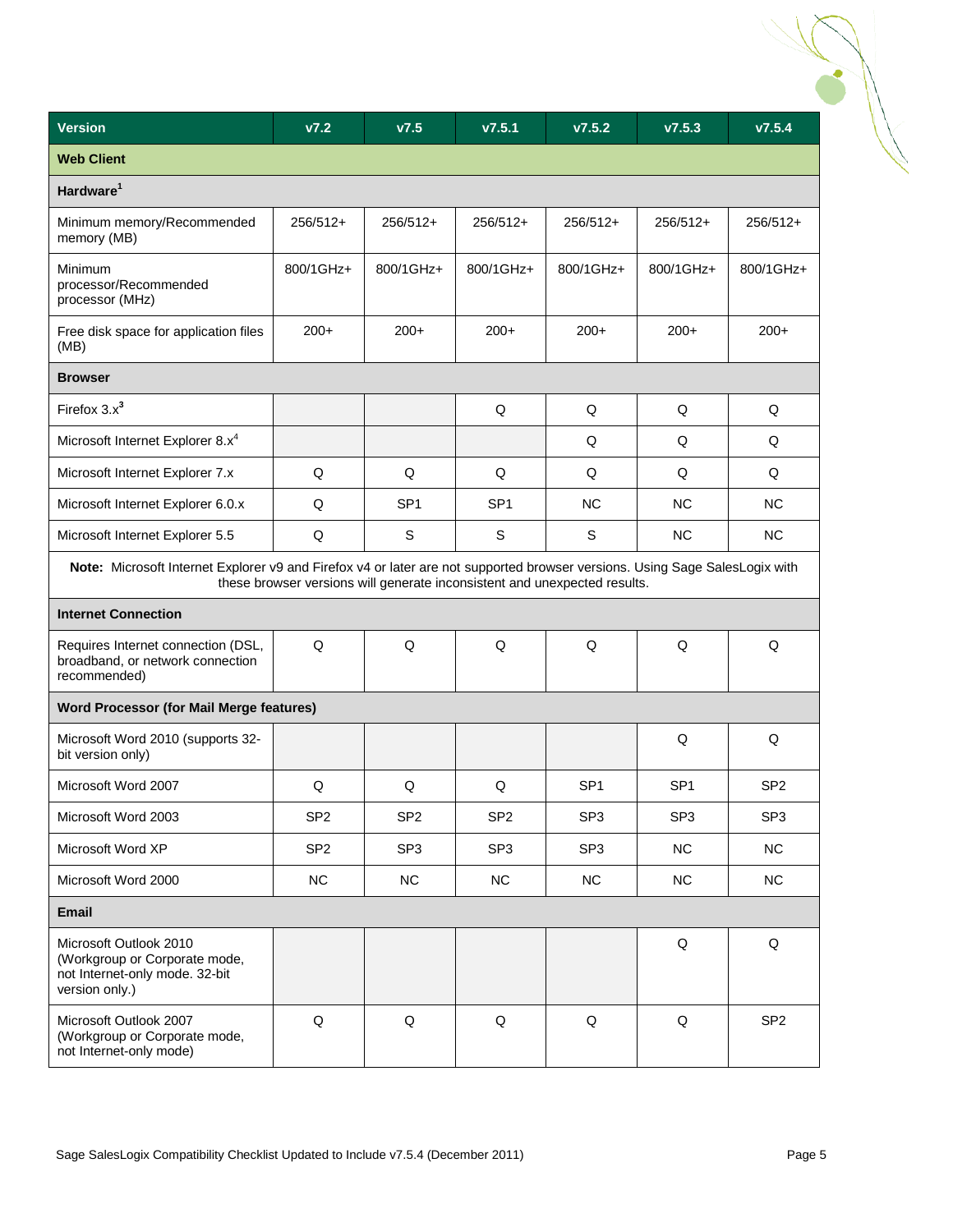| <b>Version</b>                                                                                                                                 | V7.2            | V7.5                              | V7.5.1                            | V7.5.2                            | V7.5.3                            | V7.5.4                            |
|------------------------------------------------------------------------------------------------------------------------------------------------|-----------------|-----------------------------------|-----------------------------------|-----------------------------------|-----------------------------------|-----------------------------------|
| Microsoft Outlook 2003<br>(Workgroup or Corporate mode,<br>not Internet-only mode; Word is not<br>recommended as email editor with<br>Outlook) | SP <sub>2</sub> | SP <sub>2</sub>                   | SP <sub>2</sub>                   | SP <sub>2</sub>                   | SP <sub>2</sub>                   | $SP2 = Q$<br>$SP3 = S$            |
| Microsoft Outlook XP (Workgroup<br>or Corporate mode, not Internet-<br>only mode)                                                              | SP <sub>2</sub> | SP <sub>3</sub>                   | SP <sub>3</sub>                   | SP <sub>3</sub>                   | <b>NC</b>                         | ΝC                                |
| Microsoft Outlook 2000                                                                                                                         | <b>NC</b>       | <b>NC</b>                         | <b>NC</b>                         | <b>NC</b>                         | <b>NC</b>                         | <b>NC</b>                         |
| <b>Disconnected Web Client</b>                                                                                                                 |                 |                                   |                                   |                                   |                                   |                                   |
| Hardware <sup>1</sup>                                                                                                                          |                 |                                   |                                   |                                   |                                   |                                   |
| CPU                                                                                                                                            |                 | Dual Core<br>2.80GHz,<br>4M cache | Dual Core<br>2.80GHz,<br>4M cache | Dual Core<br>2.80GHz,<br>4M cache | Dual Core<br>2.80GHz,<br>4M cache | Dual Core<br>2.80GHz,<br>4M cache |
| Recommended memory                                                                                                                             |                 | 4GB                               | 4GB                               | 4GB                               | 4GB                               | 4GB                               |
| Hard drive speed                                                                                                                               |                 | 7200RPM                           | 7200RPM                           | 7200RPM                           | 7200RPM                           | 7200RPM                           |
| <b>Operating System</b>                                                                                                                        |                 |                                   |                                   |                                   |                                   |                                   |
| Microsoft Windows 7 SP1                                                                                                                        |                 |                                   |                                   |                                   |                                   | Q                                 |
| Microsoft Windows 7                                                                                                                            |                 |                                   |                                   | Q                                 | Q for SLX<br>7.5.3.10             | Q                                 |
| Microsoft Windows Vista Business                                                                                                               | S               | SP <sub>1</sub>                   | SP <sub>1</sub>                   | SP <sub>2</sub>                   | SP <sub>2</sub>                   | SP <sub>2</sub>                   |
| Microsoft Windows XP<br>Professional                                                                                                           | S               | SP <sub>3</sub>                   | SP <sub>3</sub>                   | SP <sub>3</sub>                   | SP <sub>3</sub>                   | SP <sub>3</sub>                   |
| MDAC 2.8                                                                                                                                       |                 | Q                                 | Q                                 | Q                                 | Q                                 | Q                                 |
| <b>Local Database</b>                                                                                                                          |                 |                                   |                                   |                                   |                                   |                                   |
| Microsoft SQL Express 2008 R2                                                                                                                  |                 |                                   |                                   |                                   | Q                                 | Q                                 |
| Microsoft SQL Express 2008                                                                                                                     |                 | Q                                 | Q                                 | SP <sub>1</sub>                   | SP <sub>1</sub>                   | SP <sub>1</sub>                   |
| Microsoft SQL Express 2005                                                                                                                     | $\mathbf S$     | SP <sub>1</sub>                   | SP <sub>1</sub>                   | SP <sub>3</sub>                   | SP <sub>3</sub>                   | SP4                               |
| <b>Browser</b>                                                                                                                                 |                 |                                   |                                   |                                   |                                   |                                   |
| Firefox $3.x^3$                                                                                                                                |                 |                                   | Q                                 | Q                                 | Q                                 | Q                                 |
| Microsoft Internet Explorer 8.x <sup>4</sup>                                                                                                   |                 |                                   |                                   | Q                                 | Q                                 | Q                                 |
| Microsoft Internet Explorer 7.x                                                                                                                | Q               | Q                                 | Q                                 | Q                                 | Q                                 | Q                                 |
| Microsoft Internet Explorer 6.0.x                                                                                                              | Q               | Q                                 | SP <sub>1</sub>                   | SP <sub>1</sub>                   | <b>NC</b>                         | <b>NC</b>                         |
| Microsoft Internet Explorer 5.5                                                                                                                | Q               | S                                 | S                                 | S                                 | <b>NC</b>                         | <b>NC</b>                         |
| Note: Microsoft Internet Explorer v9 and Firefox v4 or later are not supported browser versions. Using Sage SalesLogix with                    |                 |                                   |                                   |                                   |                                   |                                   |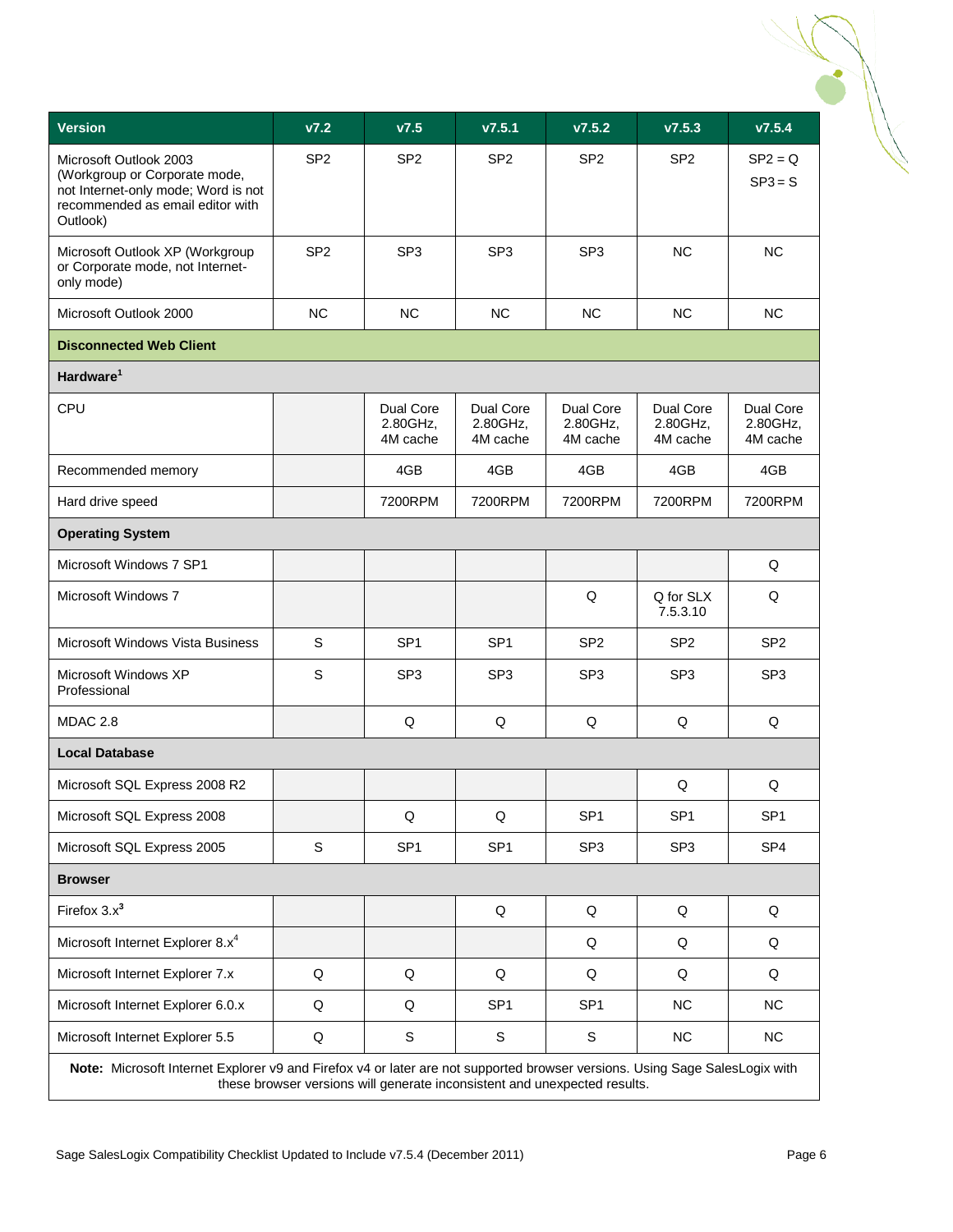| <b>Version</b>                                                               | V7.2            | V7.5            | V7.5.1          | V7.5.2          | V7.5.3          | V7.5.4          |
|------------------------------------------------------------------------------|-----------------|-----------------|-----------------|-----------------|-----------------|-----------------|
| Word Processor (for Mail Merge features)                                     |                 |                 |                 |                 |                 |                 |
| Microsoft Word 2010 (32-bit<br>version only.)                                |                 |                 |                 |                 | Q               | Q               |
| Microsoft Word 2007                                                          | Q               | Q               | Q               | SP <sub>1</sub> | SP <sub>1</sub> | SP <sub>2</sub> |
| Microsoft Word 2003                                                          | SP <sub>2</sub> | SP <sub>2</sub> | SP <sub>2</sub> | SP <sub>3</sub> | SP <sub>3</sub> | SP <sub>3</sub> |
| Microsoft Word XP                                                            | SP <sub>2</sub> | SP <sub>3</sub> | SP <sub>3</sub> | SP <sub>3</sub> | <b>NC</b>       | <b>NC</b>       |
| Microsoft Word 2000                                                          | <b>NC</b>       | <b>NC</b>       | <b>NC</b>       | <b>NC</b>       | <b>NC</b>       | <b>NC</b>       |
| .NET Framework                                                               |                 |                 |                 |                 |                 |                 |
| Microsoft .NET Framework 3.5.1                                               |                 |                 |                 | Q               | Q               | Q               |
| Microsoft .NET Framework 3.0<br>(Required if using Process<br>Orchestration) |                 | Q               | Q               | $\mathsf S$     | $\mathbb S$     | S               |
| Microsoft .NET Framework 2.0                                                 |                 | Q               | Q               | $\mathbf S$     | $\mathsf S$     | $\mathbb S$     |
| <b>Administrative Workstation</b>                                            |                 |                 |                 |                 |                 |                 |
| Hardware <sup>1</sup>                                                        |                 |                 |                 |                 |                 |                 |
| Minimum memory/Recommended<br>memory (MB)                                    | 256/512+        | $512/1G+$       | $512/1G+$       | 512/1G+         | $512/1G+$       | $512/1G+$       |
| Recommended memory for<br>Architect Customization and<br>Development (MB)    | $1GB+$          | $1GB+$          | $1GB+$          | $1GB+$          | $1GB+$          | $1GB+$          |
| Minimum<br>processor/Recommended<br>processor (MHz)                          | 800/1GHz+       | 800/1GHz+       | 800/1GHz+       | 800/1GHz+       | 800/1GHz+       | 800/1GHz+       |
| Free disk space for application files<br>(MB)                                | $500+$          | $500+$          | $500+$          | $500+$          | $500+$          | $500+$          |
| <b>Operating System</b>                                                      |                 |                 |                 |                 |                 |                 |
| Microsoft Windows 7 SP1                                                      |                 |                 |                 |                 |                 | Q               |
| Microsoft Windows 7                                                          |                 |                 |                 | Q               | Q               | Q               |
| Microsoft Windows Vista Business                                             | $\mathsf Q$     | SP <sub>1</sub> | SP <sub>1</sub> | SP <sub>2</sub> | SP <sub>2</sub> | SP <sub>2</sub> |
| Microsoft Windows XP<br>Professional                                         | SP <sub>2</sub> | SP <sub>3</sub> | SP <sub>3</sub> | SP <sub>3</sub> | SP <sub>3</sub> | SP <sub>3</sub> |
| Microsoft Windows 2000<br>Professional                                       | SP <sub>4</sub> | NC              | <b>NC</b>       | <b>NC</b>       | <b>NC</b>       | <b>NC</b>       |
| <b>MDAC 2.8</b>                                                              | $\sf Q$         | Q               | Q               | Q               | Q               | Q               |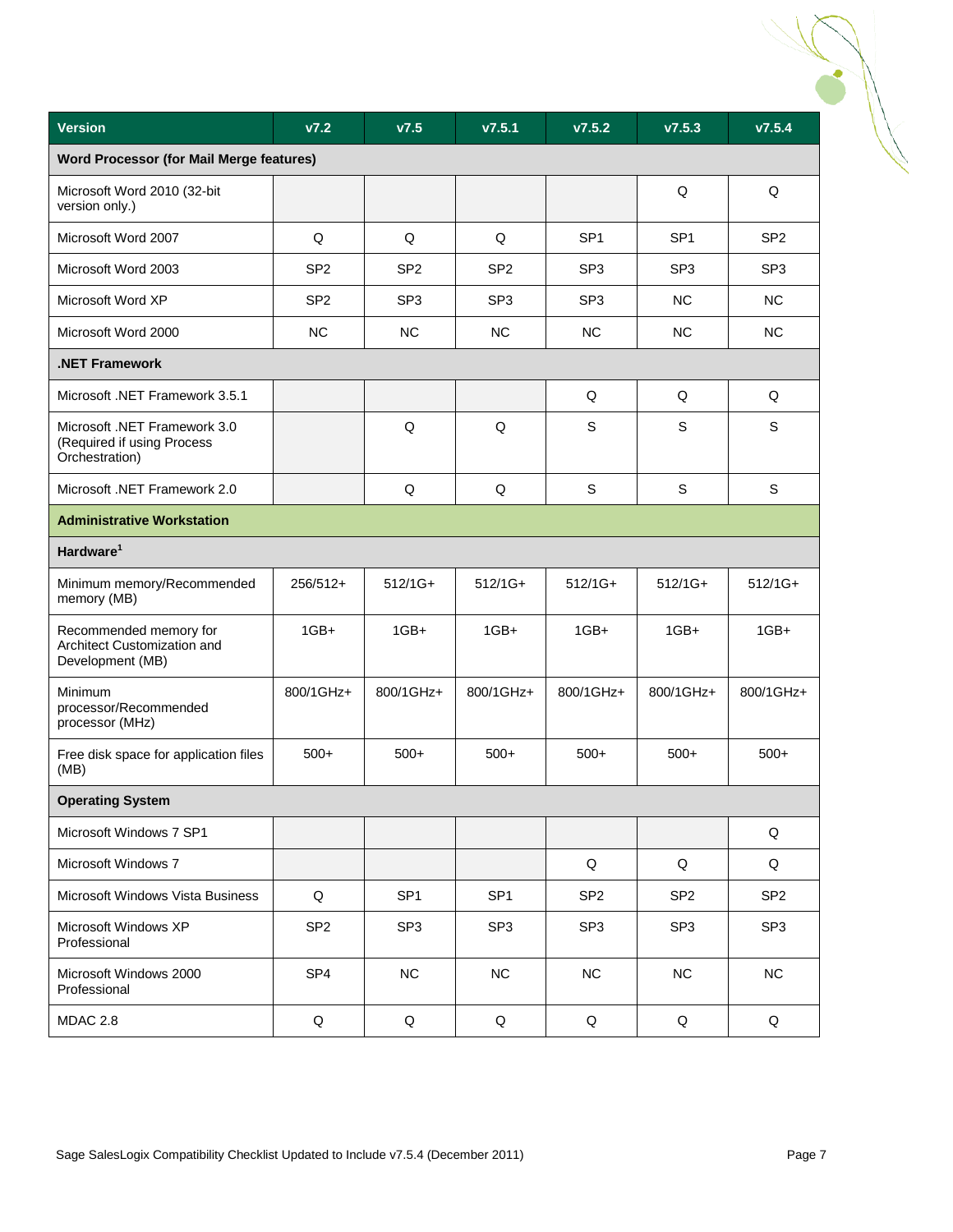| <b>Version</b>                                                                                                              | V7.2             | V7.5            | V7.5.1                                                                    | V7.5.2          | V7.5.3          | V7.5.4          |
|-----------------------------------------------------------------------------------------------------------------------------|------------------|-----------------|---------------------------------------------------------------------------|-----------------|-----------------|-----------------|
| Word Processor (for Mail Merge template management)                                                                         |                  |                 |                                                                           |                 |                 |                 |
| Microsoft Word 2010 (supports 32-<br>bit version only.)                                                                     |                  |                 |                                                                           |                 | Q               | Q               |
| Microsoft Word 2007                                                                                                         | Q                | Q               | Q                                                                         | SP <sub>1</sub> | SP <sub>1</sub> | SP <sub>2</sub> |
| Microsoft Word 2003                                                                                                         | SP <sub>2</sub>  | SP <sub>2</sub> | SP <sub>2</sub>                                                           | SP <sub>3</sub> | SP <sub>3</sub> | SP <sub>3</sub> |
| Microsoft Word XP                                                                                                           | SP <sub>2</sub>  | SP <sub>3</sub> | SP <sub>3</sub>                                                           | SP <sub>3</sub> | <b>NC</b>       | <b>NC</b>       |
| Microsoft Word 2000                                                                                                         | <b>NC</b>        | <b>NC</b>       | <b>NC</b>                                                                 | <b>NC</b>       | <b>NC</b>       | <b>NC</b>       |
| <b>Reporting</b>                                                                                                            |                  |                 |                                                                           |                 |                 |                 |
| <b>Crystal Reports Professional</b>                                                                                         | XI <sub>R2</sub> | XI R2 SP3       | XI R2 SP3                                                                 | XI R2 SP3       | XI R2 SP3       | XI R2 SP4       |
| <b>Browser</b>                                                                                                              |                  |                 |                                                                           |                 |                 |                 |
| Firefox $3.x^3$                                                                                                             |                  |                 | Q                                                                         | Q               | Q               | Q               |
| Microsoft Internet Explorer 8.x <sup>4</sup>                                                                                |                  |                 |                                                                           | Q               | Q               | Q               |
| Microsoft Internet Explorer 7.x                                                                                             | Q                | Q               | Q                                                                         | Q               | Q               | Q               |
| Microsoft Internet Explorer 6.0.x                                                                                           | Q                | Q               | SP <sub>1</sub>                                                           | SP <sub>1</sub> | NC.             | NC              |
| Microsoft Internet Explorer 5.5                                                                                             | Q                | S               | S                                                                         | S               | <b>NC</b>       | <b>NC</b>       |
| Note: Microsoft Internet Explorer v9 and Firefox v4 or later are not supported browser versions. Using Sage SalesLogix with |                  |                 | these browser versions will generate inconsistent and unexpected results. |                 |                 |                 |
| Host Database Server <sup>5</sup>                                                                                           |                  |                 |                                                                           |                 |                 |                 |
| Hardware <sup>1</sup>                                                                                                       |                  |                 |                                                                           |                 |                 |                 |
| Minimum memory/Recommended<br>memory (MB)                                                                                   | 256/1GB+         | 1GB/4GB+        | 1GB/4GB+                                                                  | 1GB/4GB+        | 1GB/4GB+        | 1GB/4GB+        |
| Minimum<br>processor/Recommended<br>processor (MHz)                                                                         | 800/1.5G+        | 800/1.5G+       | 800/1.5G+                                                                 | 800/1.5G+       | 800/1.5G+       | 800/1.5G+       |
| Free disk space for application files<br>(MB)                                                                               | $2000+$          | $2000+$         | 2000+                                                                     | $2000+$         | $2000+$         | $2000+$         |
| <b>Operating System</b>                                                                                                     |                  |                 |                                                                           |                 |                 |                 |
| Microsoft Windows 2008 R2<br>Server                                                                                         |                  |                 |                                                                           | Q               | Q               | SP <sub>1</sub> |
| Microsoft Windows 2008 Server                                                                                               |                  | Q               | Q                                                                         | SP <sub>2</sub> | SP <sub>2</sub> | SP <sub>2</sub> |
| Microsoft Windows 2003 Server                                                                                               | SP <sub>2</sub>  | SP <sub>2</sub> | SP <sub>2</sub>                                                           | SP <sub>2</sub> | SP <sub>2</sub> | SP <sub>2</sub> |
| Microsoft Windows 2000<br>Server/Advanced Server                                                                            | SP4              | NC              | NC                                                                        | NC              | NC              | <b>NC</b>       |
| MDAC 2.8                                                                                                                    | Q                | Q               | Q                                                                         | Q               | Q               | Q               |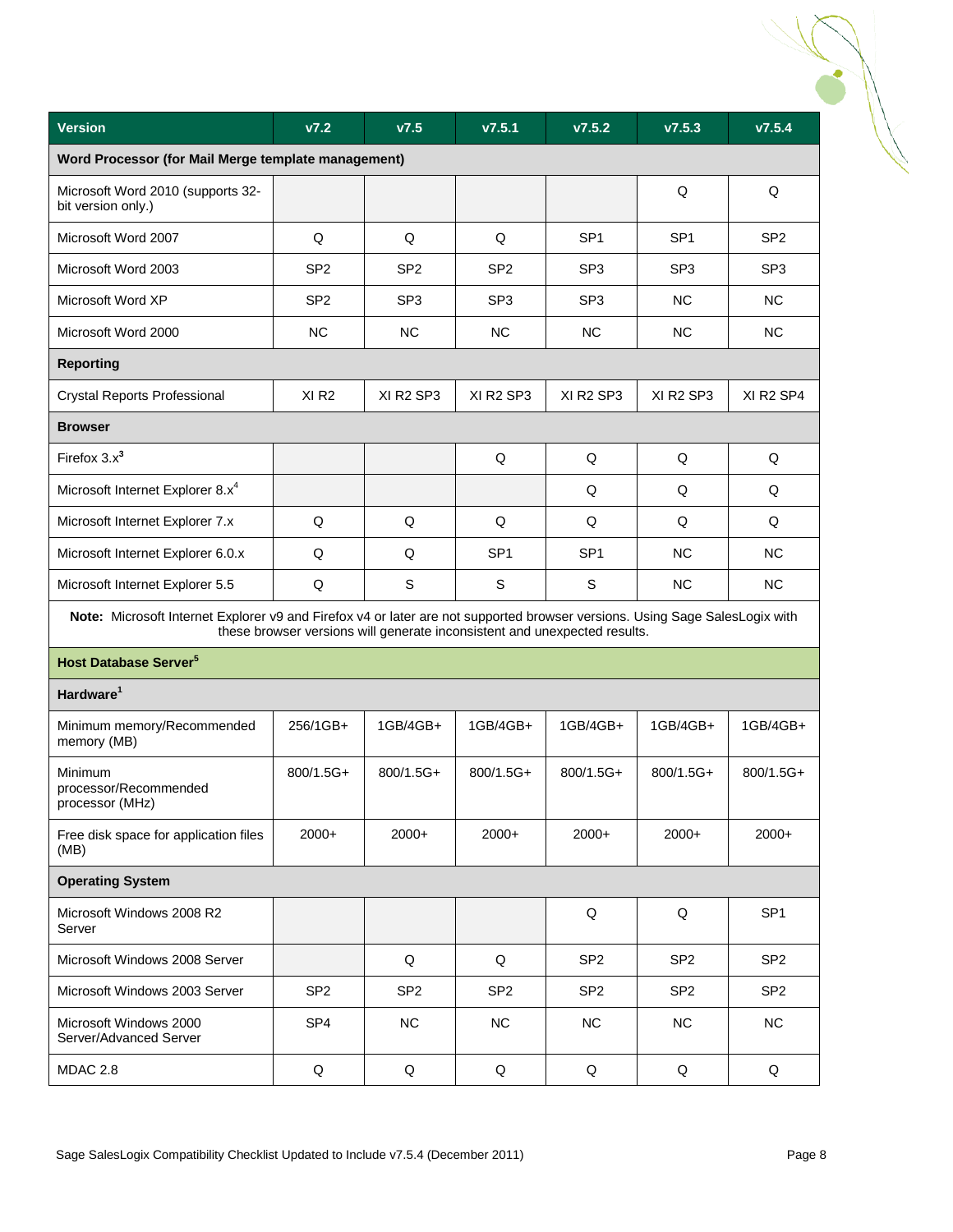| <b>Version</b><br>V7.2<br>V7.5<br>V7.5.1<br>V7.5.2<br>V7.5.3<br>V7.5.4<br><b>Relational Database Management System (RDBMS)</b><br>$SP1^2$<br>Microsoft SQL Server 2008 R2<br>Q<br>Microsoft SQL Server 2008<br>Q<br>Q<br>SP <sub>1</sub><br>SP <sub>1</sub><br>SP <sub>1</sub><br>Microsoft SQL Server 2005<br>SP <sub>1</sub><br>SP <sub>1</sub><br>SP <sub>1</sub><br>SP <sub>3</sub><br>SP <sub>3</sub><br>SP <sub>3</sub><br>Microsoft SQL Server 2000<br>SP4<br>NC.<br>NC.<br>NC.<br>NC.<br>NC.<br>Q<br>Oracle 11g R2<br>Oracle 11g<br>Q<br>Q<br>Q<br>Q<br>Q<br>Q<br>Q<br>Q<br>Q<br>Q<br>Q<br>Oracle 10g R2 (minimum of<br>10.2.0.1.0 required)<br>Q<br>S<br>S<br>S<br>S<br>S<br>Oracle 9i R2 (minimum 9.2.0.4<br>required with ISO 8859-1 character<br>set)<br>Oracle Client/OLE DB Provider Compatibility: Oracle Client software is a required component on each machine making a<br>connection to a Sage SalesLogix Oracle database. Though the Oracle Client software may be cross-compatible between<br>versions, it is assumed that, when possible, the installed Oracle Client software matches the Oracle server version. If the Oracle<br>OLEDB Provider DOES NOT match the major release version of the database software, it is assumed that the OLEDB<br>components will be the latest available from the vendor.<br><b>Email Servers</b><br>Q<br>Q<br>Q<br>Q<br>Q<br>Microsoft Exchange<br>Q<br>S<br>Q<br>Lotus Notes (Office mode)<br>Q<br>Q<br>Q<br>Q<br>S<br>GroupWise<br>Q<br>S<br>S<br>S<br>S<br>POP3/SMTP<br>Q<br>Q<br>Q<br>Q<br>Q<br>Q<br>Q<br>Q<br>Q<br><b>IMAP/SMTP</b><br>Q<br>Q<br>Q<br>Application Server (May reside on same hardware as Synchronization Server depending on size of database and<br>number of remotes) <sup>5</sup><br>Hardware <sup>1</sup><br>Minimum memory/Recommended<br>256/1GB+<br>512/1GB+<br>512/1GB+<br>512/1GB+<br>512/1GB+<br>512/1GB+<br>memory (MB)<br>Minimum<br>450/1.5G+<br>450/1.5G+<br>450/1.5G+<br>450/1.5G+<br>450/1.5G+<br>450/1.5G+<br>processor/Recommended<br>processor (MHz)<br>2000+<br>$2000+$<br>$2000+$<br>Free disk space for application files<br>$2000+$<br>$2000+$<br>$2000+$<br>(MB)<br><b>Operating System</b><br>Q<br>Q<br>SP <sub>1</sub><br>Microsoft Windows 2008 R2<br>Server<br>Q<br>Q<br>Microsoft Windows 2008 Server<br>SP <sub>2</sub><br>SP <sub>2</sub><br>SP <sub>2</sub> |  |  |  |  |
|-----------------------------------------------------------------------------------------------------------------------------------------------------------------------------------------------------------------------------------------------------------------------------------------------------------------------------------------------------------------------------------------------------------------------------------------------------------------------------------------------------------------------------------------------------------------------------------------------------------------------------------------------------------------------------------------------------------------------------------------------------------------------------------------------------------------------------------------------------------------------------------------------------------------------------------------------------------------------------------------------------------------------------------------------------------------------------------------------------------------------------------------------------------------------------------------------------------------------------------------------------------------------------------------------------------------------------------------------------------------------------------------------------------------------------------------------------------------------------------------------------------------------------------------------------------------------------------------------------------------------------------------------------------------------------------------------------------------------------------------------------------------------------------------------------------------------------------------------------------------------------------------------------------------------------------------------------------------------------------------------------------------------------------------------------------------------------------------------------------------------------------------------------------------------------------------------------------------------------------------------------------------------------------------------------------------------------------------------------------------------------|--|--|--|--|
|                                                                                                                                                                                                                                                                                                                                                                                                                                                                                                                                                                                                                                                                                                                                                                                                                                                                                                                                                                                                                                                                                                                                                                                                                                                                                                                                                                                                                                                                                                                                                                                                                                                                                                                                                                                                                                                                                                                                                                                                                                                                                                                                                                                                                                                                                                                                                                             |  |  |  |  |
|                                                                                                                                                                                                                                                                                                                                                                                                                                                                                                                                                                                                                                                                                                                                                                                                                                                                                                                                                                                                                                                                                                                                                                                                                                                                                                                                                                                                                                                                                                                                                                                                                                                                                                                                                                                                                                                                                                                                                                                                                                                                                                                                                                                                                                                                                                                                                                             |  |  |  |  |
|                                                                                                                                                                                                                                                                                                                                                                                                                                                                                                                                                                                                                                                                                                                                                                                                                                                                                                                                                                                                                                                                                                                                                                                                                                                                                                                                                                                                                                                                                                                                                                                                                                                                                                                                                                                                                                                                                                                                                                                                                                                                                                                                                                                                                                                                                                                                                                             |  |  |  |  |
|                                                                                                                                                                                                                                                                                                                                                                                                                                                                                                                                                                                                                                                                                                                                                                                                                                                                                                                                                                                                                                                                                                                                                                                                                                                                                                                                                                                                                                                                                                                                                                                                                                                                                                                                                                                                                                                                                                                                                                                                                                                                                                                                                                                                                                                                                                                                                                             |  |  |  |  |
|                                                                                                                                                                                                                                                                                                                                                                                                                                                                                                                                                                                                                                                                                                                                                                                                                                                                                                                                                                                                                                                                                                                                                                                                                                                                                                                                                                                                                                                                                                                                                                                                                                                                                                                                                                                                                                                                                                                                                                                                                                                                                                                                                                                                                                                                                                                                                                             |  |  |  |  |
|                                                                                                                                                                                                                                                                                                                                                                                                                                                                                                                                                                                                                                                                                                                                                                                                                                                                                                                                                                                                                                                                                                                                                                                                                                                                                                                                                                                                                                                                                                                                                                                                                                                                                                                                                                                                                                                                                                                                                                                                                                                                                                                                                                                                                                                                                                                                                                             |  |  |  |  |
|                                                                                                                                                                                                                                                                                                                                                                                                                                                                                                                                                                                                                                                                                                                                                                                                                                                                                                                                                                                                                                                                                                                                                                                                                                                                                                                                                                                                                                                                                                                                                                                                                                                                                                                                                                                                                                                                                                                                                                                                                                                                                                                                                                                                                                                                                                                                                                             |  |  |  |  |
|                                                                                                                                                                                                                                                                                                                                                                                                                                                                                                                                                                                                                                                                                                                                                                                                                                                                                                                                                                                                                                                                                                                                                                                                                                                                                                                                                                                                                                                                                                                                                                                                                                                                                                                                                                                                                                                                                                                                                                                                                                                                                                                                                                                                                                                                                                                                                                             |  |  |  |  |
|                                                                                                                                                                                                                                                                                                                                                                                                                                                                                                                                                                                                                                                                                                                                                                                                                                                                                                                                                                                                                                                                                                                                                                                                                                                                                                                                                                                                                                                                                                                                                                                                                                                                                                                                                                                                                                                                                                                                                                                                                                                                                                                                                                                                                                                                                                                                                                             |  |  |  |  |
|                                                                                                                                                                                                                                                                                                                                                                                                                                                                                                                                                                                                                                                                                                                                                                                                                                                                                                                                                                                                                                                                                                                                                                                                                                                                                                                                                                                                                                                                                                                                                                                                                                                                                                                                                                                                                                                                                                                                                                                                                                                                                                                                                                                                                                                                                                                                                                             |  |  |  |  |
|                                                                                                                                                                                                                                                                                                                                                                                                                                                                                                                                                                                                                                                                                                                                                                                                                                                                                                                                                                                                                                                                                                                                                                                                                                                                                                                                                                                                                                                                                                                                                                                                                                                                                                                                                                                                                                                                                                                                                                                                                                                                                                                                                                                                                                                                                                                                                                             |  |  |  |  |
|                                                                                                                                                                                                                                                                                                                                                                                                                                                                                                                                                                                                                                                                                                                                                                                                                                                                                                                                                                                                                                                                                                                                                                                                                                                                                                                                                                                                                                                                                                                                                                                                                                                                                                                                                                                                                                                                                                                                                                                                                                                                                                                                                                                                                                                                                                                                                                             |  |  |  |  |
|                                                                                                                                                                                                                                                                                                                                                                                                                                                                                                                                                                                                                                                                                                                                                                                                                                                                                                                                                                                                                                                                                                                                                                                                                                                                                                                                                                                                                                                                                                                                                                                                                                                                                                                                                                                                                                                                                                                                                                                                                                                                                                                                                                                                                                                                                                                                                                             |  |  |  |  |
|                                                                                                                                                                                                                                                                                                                                                                                                                                                                                                                                                                                                                                                                                                                                                                                                                                                                                                                                                                                                                                                                                                                                                                                                                                                                                                                                                                                                                                                                                                                                                                                                                                                                                                                                                                                                                                                                                                                                                                                                                                                                                                                                                                                                                                                                                                                                                                             |  |  |  |  |
|                                                                                                                                                                                                                                                                                                                                                                                                                                                                                                                                                                                                                                                                                                                                                                                                                                                                                                                                                                                                                                                                                                                                                                                                                                                                                                                                                                                                                                                                                                                                                                                                                                                                                                                                                                                                                                                                                                                                                                                                                                                                                                                                                                                                                                                                                                                                                                             |  |  |  |  |
|                                                                                                                                                                                                                                                                                                                                                                                                                                                                                                                                                                                                                                                                                                                                                                                                                                                                                                                                                                                                                                                                                                                                                                                                                                                                                                                                                                                                                                                                                                                                                                                                                                                                                                                                                                                                                                                                                                                                                                                                                                                                                                                                                                                                                                                                                                                                                                             |  |  |  |  |
|                                                                                                                                                                                                                                                                                                                                                                                                                                                                                                                                                                                                                                                                                                                                                                                                                                                                                                                                                                                                                                                                                                                                                                                                                                                                                                                                                                                                                                                                                                                                                                                                                                                                                                                                                                                                                                                                                                                                                                                                                                                                                                                                                                                                                                                                                                                                                                             |  |  |  |  |
|                                                                                                                                                                                                                                                                                                                                                                                                                                                                                                                                                                                                                                                                                                                                                                                                                                                                                                                                                                                                                                                                                                                                                                                                                                                                                                                                                                                                                                                                                                                                                                                                                                                                                                                                                                                                                                                                                                                                                                                                                                                                                                                                                                                                                                                                                                                                                                             |  |  |  |  |
|                                                                                                                                                                                                                                                                                                                                                                                                                                                                                                                                                                                                                                                                                                                                                                                                                                                                                                                                                                                                                                                                                                                                                                                                                                                                                                                                                                                                                                                                                                                                                                                                                                                                                                                                                                                                                                                                                                                                                                                                                                                                                                                                                                                                                                                                                                                                                                             |  |  |  |  |
|                                                                                                                                                                                                                                                                                                                                                                                                                                                                                                                                                                                                                                                                                                                                                                                                                                                                                                                                                                                                                                                                                                                                                                                                                                                                                                                                                                                                                                                                                                                                                                                                                                                                                                                                                                                                                                                                                                                                                                                                                                                                                                                                                                                                                                                                                                                                                                             |  |  |  |  |
|                                                                                                                                                                                                                                                                                                                                                                                                                                                                                                                                                                                                                                                                                                                                                                                                                                                                                                                                                                                                                                                                                                                                                                                                                                                                                                                                                                                                                                                                                                                                                                                                                                                                                                                                                                                                                                                                                                                                                                                                                                                                                                                                                                                                                                                                                                                                                                             |  |  |  |  |
|                                                                                                                                                                                                                                                                                                                                                                                                                                                                                                                                                                                                                                                                                                                                                                                                                                                                                                                                                                                                                                                                                                                                                                                                                                                                                                                                                                                                                                                                                                                                                                                                                                                                                                                                                                                                                                                                                                                                                                                                                                                                                                                                                                                                                                                                                                                                                                             |  |  |  |  |
|                                                                                                                                                                                                                                                                                                                                                                                                                                                                                                                                                                                                                                                                                                                                                                                                                                                                                                                                                                                                                                                                                                                                                                                                                                                                                                                                                                                                                                                                                                                                                                                                                                                                                                                                                                                                                                                                                                                                                                                                                                                                                                                                                                                                                                                                                                                                                                             |  |  |  |  |
|                                                                                                                                                                                                                                                                                                                                                                                                                                                                                                                                                                                                                                                                                                                                                                                                                                                                                                                                                                                                                                                                                                                                                                                                                                                                                                                                                                                                                                                                                                                                                                                                                                                                                                                                                                                                                                                                                                                                                                                                                                                                                                                                                                                                                                                                                                                                                                             |  |  |  |  |
|                                                                                                                                                                                                                                                                                                                                                                                                                                                                                                                                                                                                                                                                                                                                                                                                                                                                                                                                                                                                                                                                                                                                                                                                                                                                                                                                                                                                                                                                                                                                                                                                                                                                                                                                                                                                                                                                                                                                                                                                                                                                                                                                                                                                                                                                                                                                                                             |  |  |  |  |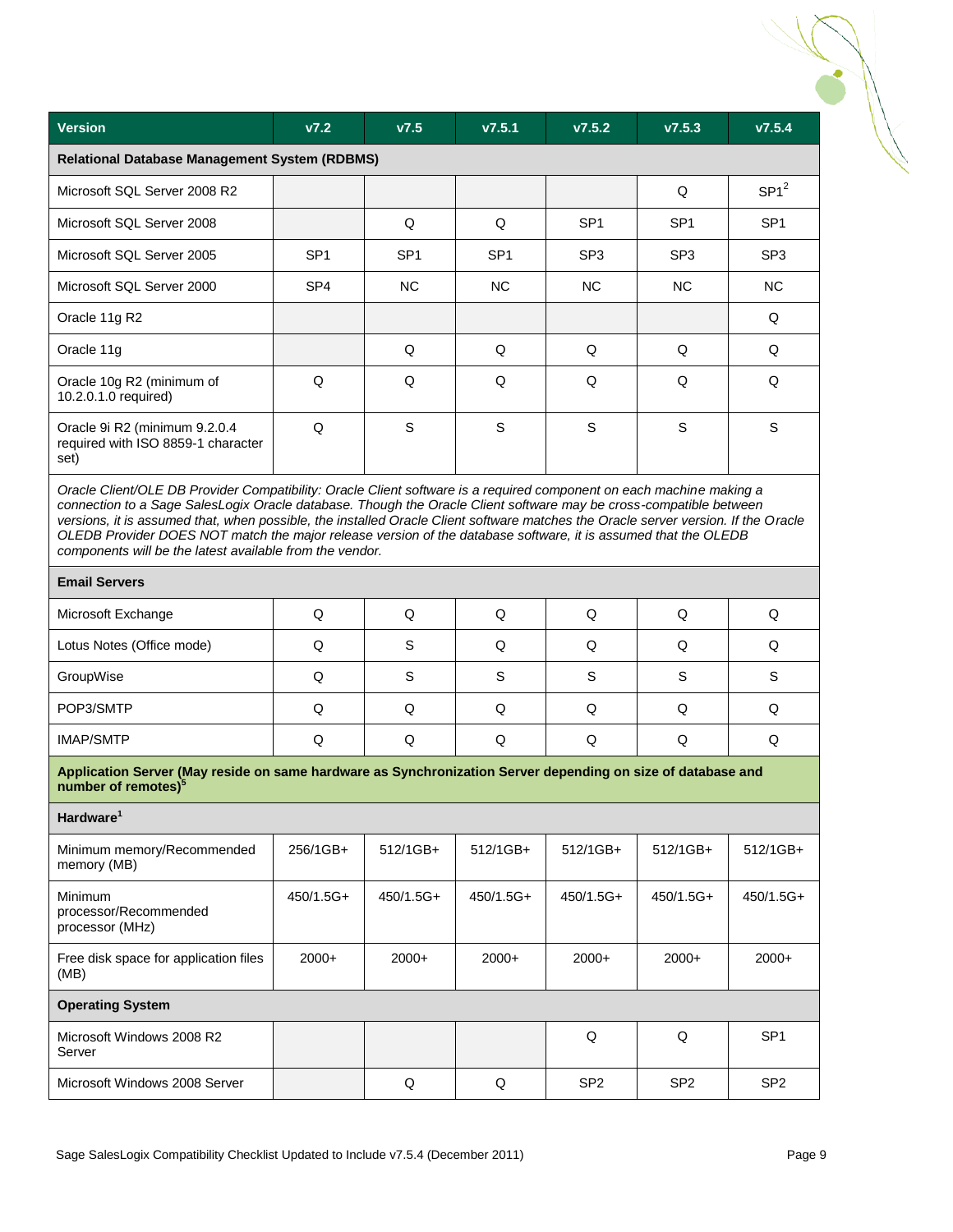| <b>Version</b>                                      | V7.2            | V7.5            | V7.5.1          | V7.5.2          | V7.5.3          | V7.5.4          |
|-----------------------------------------------------|-----------------|-----------------|-----------------|-----------------|-----------------|-----------------|
| Microsoft Windows 2003 Server                       | SP <sub>2</sub> | SP <sub>2</sub> | SP <sub>2</sub> | SP <sub>2</sub> | SP <sub>2</sub> | SP <sub>2</sub> |
| Microsoft Windows 2000<br>Server/Advanced Server    | SP <sub>4</sub> | <b>NC</b>       | <b>NC</b>       | <b>NC</b>       | <b>NC</b>       | <b>NC</b>       |
| MDAC 2.8                                            | Q               | Q               | Q               | Q               | Q               | Q               |
| <b>Synchronization Server<sup>5</sup></b>           |                 |                 |                 |                 |                 |                 |
| Hardware <sup>1</sup>                               |                 |                 |                 |                 |                 |                 |
| Minimum memory/Recommended<br>memory (MB)           | 256/512+        | 256/512+        | 256/512+        | 256/512+        | 256/512+        | 256/512+        |
| Minimum<br>processor/Recommended<br>processor (MHz) | 450/800+        | 450/800+        | 450/800+        | 450/800+        | 450/800+        | 450/800+        |
| Free disk space for application files<br>(MB)       | 2000+           | $2000+$         | 2000+           | $2000+$         | $2000+$         | $2000+$         |
| <b>Operating System</b>                             |                 |                 |                 |                 |                 |                 |
| Microsoft Windows 2008 R2<br>Server                 |                 |                 |                 | Q               | Q               | SP <sub>1</sub> |
| Microsoft Windows 2008 Server                       |                 | Q               | Q               | SP <sub>2</sub> | SP <sub>2</sub> | SP <sub>2</sub> |
| Microsoft Windows 2003 Server                       | SP <sub>2</sub> | SP <sub>2</sub> | SP <sub>2</sub> | SP <sub>2</sub> | SP <sub>2</sub> | SP <sub>2</sub> |
| Microsoft Windows 2000<br>Server/Advanced Server    | SP <sub>4</sub> | <b>NC</b>       | <b>NC</b>       | <b>NC</b>       | <b>NC</b>       | <b>NC</b>       |
| MDAC 2.8                                            | Q               | Q               | Q               | Q               | Q               | Q               |
| <b>Remote Office Server</b>                         |                 |                 |                 |                 |                 |                 |
| Hardware <sup>1</sup>                               |                 |                 |                 |                 |                 |                 |
| Minimum memory/Recommended<br>memory (MB)           | 256/1GB+        | 512/1GB+        | 512/1GB+        | 512/1GB+        | 512/1GB+        | 512/1GB+        |
| Minimum processor<br>/Recommended processor (MHz)   | 450/1.5G+       | 1.5G/2.0G+      | 1.5G/2.0G+      | 1.5G/2.0G+      | 1.5G/2.0G+      | 1.5G/2.0G+      |
| Free disk space for application files<br>(MB)       | 2000+           | $2000+$         | $2000+$         | $2000+$         | $2000+$         | 2000+           |
| <b>Operating System</b>                             |                 |                 |                 |                 |                 |                 |
| Microsoft Windows 2008 R2<br>Server <sup>7</sup>    |                 |                 |                 | Q               | Q               | SP <sub>1</sub> |
| Microsoft Windows 2008 Server <sup>7</sup>          |                 | Q               | Q               | SP <sub>2</sub> | SP <sub>2</sub> | SP <sub>2</sub> |
| Microsoft Windows 2003 Server                       | SP <sub>2</sub> | SP <sub>2</sub> | SP <sub>2</sub> | SP <sub>2</sub> | SP <sub>2</sub> | SP <sub>2</sub> |
| Microsoft Windows 2000<br>Server/Advanced Server    | SP <sub>4</sub> | <b>NC</b>       | <b>NC</b>       | NC              | <b>NC</b>       | NC              |
| <b>MDAC 2.8</b>                                     | Q               | Q               | Q               | Q               | Q               | Q               |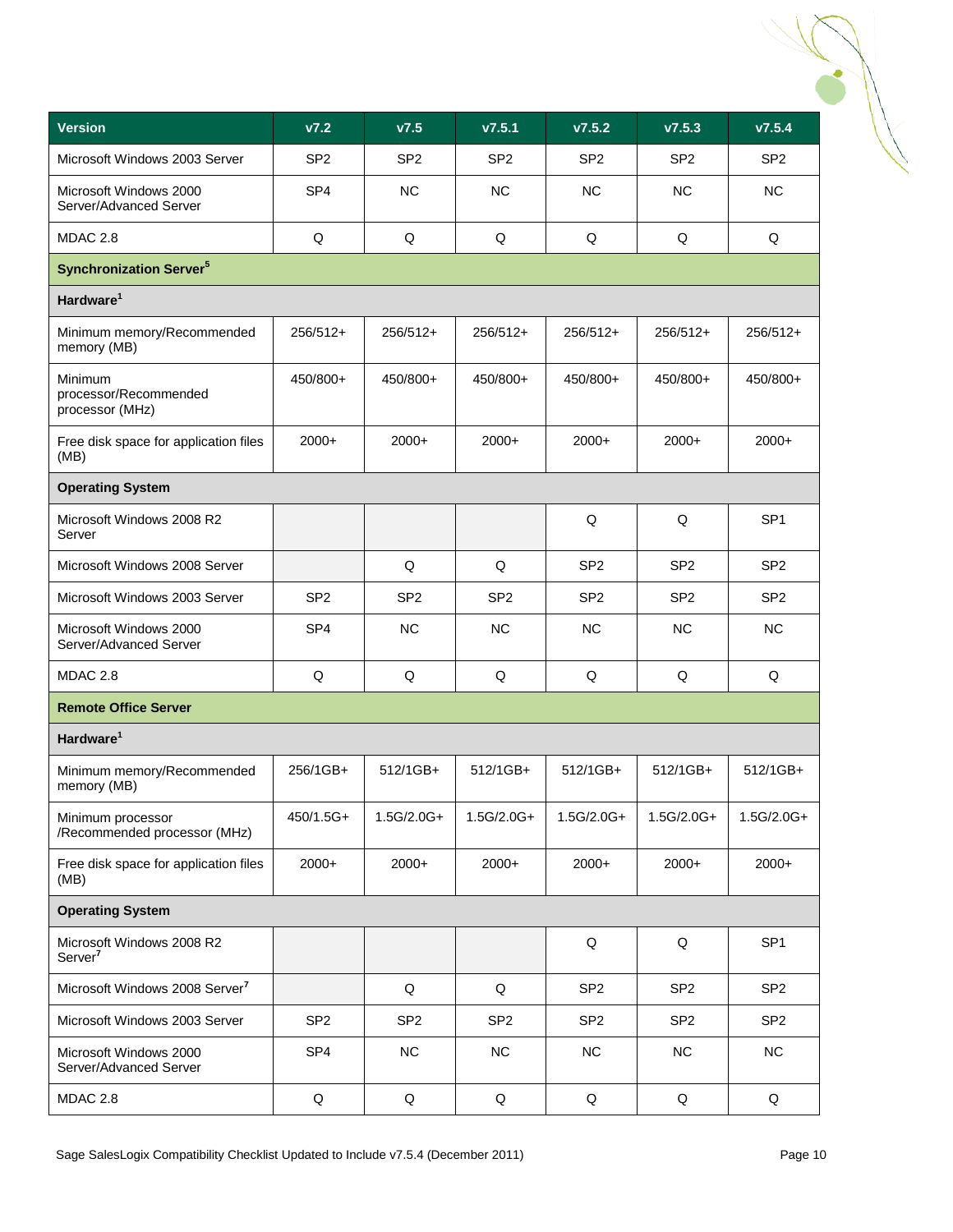| <b>Version</b>                                                   | V7.2            | V7.5            | V7.5.1          | V7.5.2          | V7.5.3                 | V7.5.4           |
|------------------------------------------------------------------|-----------------|-----------------|-----------------|-----------------|------------------------|------------------|
| <b>Relational Database Management System (RDBMS)</b>             |                 |                 |                 |                 |                        |                  |
| Microsoft SQL Server 2008 R2                                     |                 |                 |                 |                 | Q                      | SP1 <sup>2</sup> |
| Microsoft SQL Server 2008                                        |                 | Q               | Q               | SP <sub>1</sub> | SP <sub>1</sub>        | SP <sub>1</sub>  |
| Microsoft SQL Server 2005                                        | SP <sub>1</sub> | SP <sub>1</sub> | SP <sub>1</sub> | SP <sub>3</sub> | SP <sub>3</sub>        | SP <sub>3</sub>  |
| Microsoft SQL Server 2000                                        | SP <sub>4</sub> | <b>NC</b>       | <b>NC</b>       | <b>NC</b>       | <b>NC</b>              | <b>NC</b>        |
| Web Host Server <sup>5</sup>                                     |                 |                 |                 |                 |                        |                  |
| Hardware <sup>1</sup>                                            |                 |                 |                 |                 |                        |                  |
| Minimum memory/Recommended<br>memory (MB)                        | 256/1GB+        | 1GB/4.0GB<br>+  | 1GB/4.0GB<br>+  | 1GB/4.0GB<br>+  | 1GB/4.0GB<br>$\ddot{}$ | 1GB/4.0GB<br>+   |
| Minimum processor<br>/Recommended processor (MHz)                | 450/1.5G+       | 1.5G/2.0G+      | 1.5G/2.0G+      | 1.5G/2.0G+      | 1.5G/2.0G+             | 1.5G/2.0G+       |
| Free disk space for application files<br>and web pages (MB)      | $350+$          | $500+$          | $500+$          | $500+$          | $500+$                 | $500+$           |
| <b>Operating System</b>                                          |                 |                 |                 |                 |                        |                  |
| Microsoft Windows 2008 R2<br>Server with IIS 7.57                |                 |                 |                 | Q               | Q                      | Q                |
| Microsoft Windows 2008 Server<br>with IIS $7.07$                 |                 | Q               | Q               | SP <sub>2</sub> | SP <sub>2</sub>        | SP <sub>2</sub>  |
| Microsoft Windows 2003 Server<br>with IIS 6.0                    | $\mathsf Q$     | $\mathsf Q$     | Q               | SP <sub>2</sub> | SP <sub>2</sub>        | SP <sub>2</sub>  |
| Microsoft Windows 2000<br>Server/Advanced Server with IIS<br>5.0 | SP3 or later    | <b>NC</b>       | <b>NC</b>       | <b>NC</b>       | <b>NC</b>              | <b>NC</b>        |
| MDAC 2.8                                                         | Q               | Q               | Q               | Q               | Q                      | Q                |
| Microsoft .NET Framework 2.0 with<br>ASP.NET                     | $\mathsf Q$     | $\mathsf Q$     | Q               | Q               | Q                      | Q                |
| <b>Web Reporting Server<sup>5</sup></b>                          |                 |                 |                 |                 |                        |                  |
| Hardware <sup>1</sup>                                            |                 |                 |                 |                 |                        |                  |
| Minimum memory/Recommended<br>memory (MB)                        | 256/1GB+        | 256/1GB+        | 256/1GB+        | 256/1GB+        | 256/1GB+               | 256/1GB+         |
| Minimum<br>processor/Recommended<br>processor (MHz)              | 450/1.5G+       | 450/1.5G+       | 450/1.5G+       | 450/1.5G+       | 450/1.5G+              | 450/1.5G+        |
| Free disk space for application files<br>and web pages (MB)      | $350+$          | $350+$          | $350+$          | $350+$          | $350+$                 | $350+$           |
| Operating System <sup>8</sup>                                    |                 |                 |                 |                 |                        |                  |
| Microsoft Windows 2003 Server<br>with IIS 6.0                    | $\mathsf Q$     | $\mathsf Q$     | Q               | SP <sub>2</sub> | SP <sub>2</sub>        | SP <sub>2</sub>  |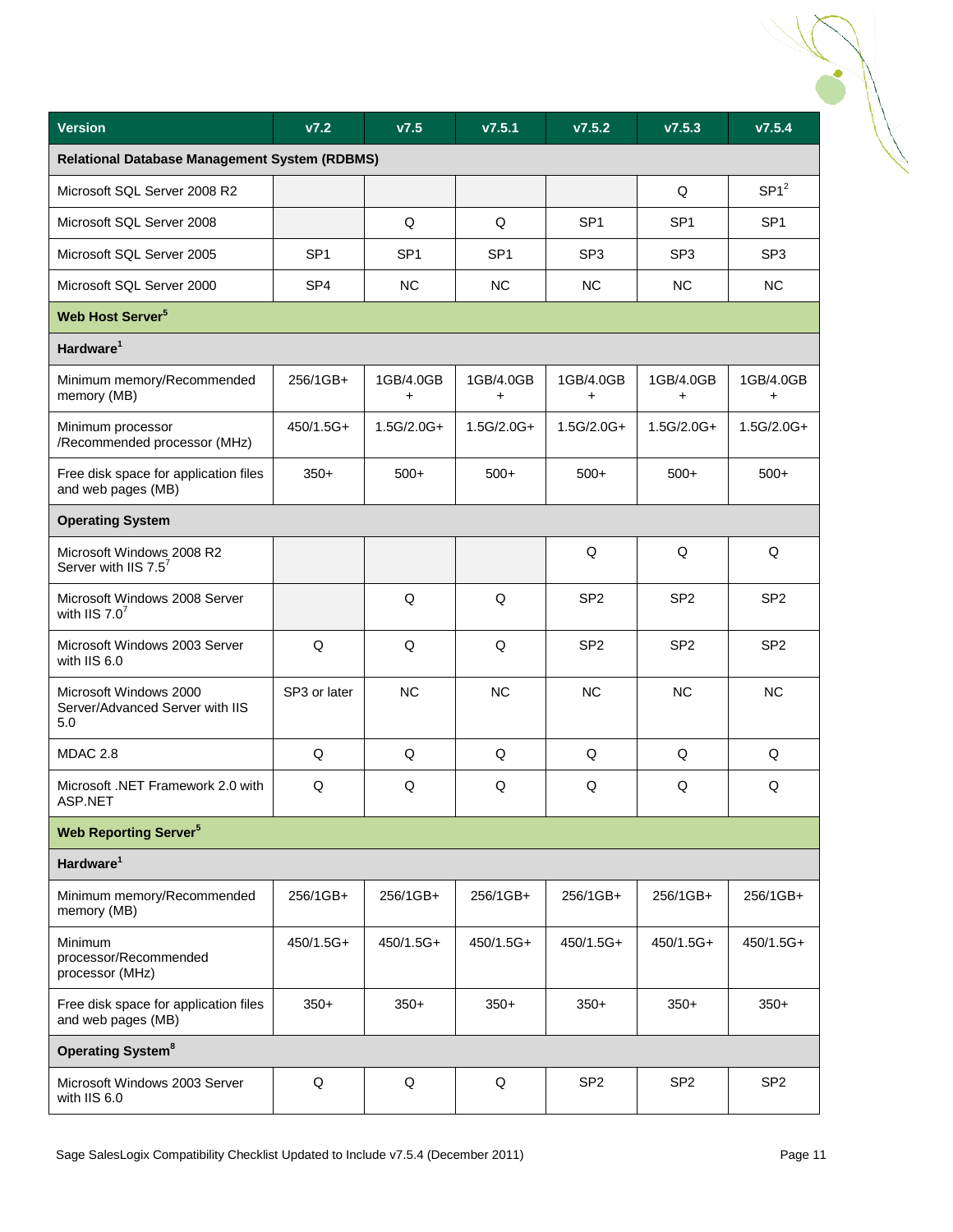| <b>Version</b>                                                                                                                                                                             | V7.2                | V7.5                                     | v7.5.1                                              | V7.5.2                                                                      | V7.5.3                                    | V7.5.4          |
|--------------------------------------------------------------------------------------------------------------------------------------------------------------------------------------------|---------------------|------------------------------------------|-----------------------------------------------------|-----------------------------------------------------------------------------|-------------------------------------------|-----------------|
| Microsoft Windows 2000 Server<br>/Advanced Server with IIS 5.0                                                                                                                             | SP3 or later        | <b>NC</b>                                | <b>NC</b>                                           | <b>NC</b>                                                                   | <b>NC</b>                                 | <b>NC</b>       |
| MDAC 2.8                                                                                                                                                                                   | Q                   | Q                                        | Q                                                   | Q                                                                           | Q                                         | Q               |
| <b>Reporting</b>                                                                                                                                                                           |                     |                                          |                                                     |                                                                             |                                           |                 |
| <b>Crystal Reports Server</b>                                                                                                                                                              | Q                   | XI R2 SP3<br>or XI R2<br>SP <sub>4</sub> | XI R2 SP3<br>or XI <sub>R2</sub><br>SP <sub>4</sub> | XI R <sub>2</sub> SP <sub>3</sub><br>or XI <sub>R2</sub><br>SP <sub>4</sub> | XI R2 SP3<br>or XI R2<br>SP <sub>4</sub>  | XI R2 SP4       |
| <b>Intellisync for Sage SalesLogix</b>                                                                                                                                                     |                     |                                          |                                                     |                                                                             |                                           |                 |
| Sync to Personal Information Managers (PIM) using Intellisync for Sage SalesLogix                                                                                                          |                     |                                          |                                                     |                                                                             |                                           |                 |
| Microsoft Outlook 2010 (32-bit<br>version only.)                                                                                                                                           |                     |                                          |                                                     |                                                                             | SLX 7.5.3.6<br>and SLX<br>Web<br>7.5.3.02 | Q               |
| Microsoft Outlook 2007                                                                                                                                                                     | Q                   | Q                                        | Q                                                   | Q                                                                           | Q                                         | SP <sub>2</sub> |
| Microsoft Outlook 2003 (SR-1a or<br>later required)                                                                                                                                        | SP <sub>2</sub>     | SP <sub>2</sub>                          | SP <sub>2</sub>                                     | SP <sub>2</sub>                                                             | SP <sub>2</sub>                           | SP <sub>2</sub> |
| Microsoft Outlook XP                                                                                                                                                                       | SP <sub>2</sub>     | SP <sub>3</sub>                          | SP <sub>3</sub>                                     | SP <sub>3</sub>                                                             | <b>NC</b>                                 | <b>NC</b>       |
| Microsoft Outlook 2000                                                                                                                                                                     | <b>NC</b>           | <b>NC</b>                                | <b>NC</b>                                           | <b>NC</b>                                                                   | <b>NC</b>                                 | <b>NC</b>       |
| Lotus Notes 8.0 (Office mode)                                                                                                                                                              |                     |                                          | Q                                                   | Q                                                                           | Q                                         | Q               |
| Lotus Notes 7.0 (Office mode)                                                                                                                                                              |                     |                                          | Q                                                   | Q                                                                           | Q                                         | Q               |
| Lotus Notes 6.5 (Office mode)                                                                                                                                                              | Q                   | S                                        | S                                                   | S                                                                           | S                                         | S               |
| Lotus Notes 5.x (Office mode)                                                                                                                                                              | Q                   | S                                        | S                                                   | S                                                                           | S                                         | S               |
| Novell GroupWise 5.5 (Export from<br>Sage SalesLogix to GroupWise<br>Only)                                                                                                                 | Q                   | S                                        | S                                                   | S                                                                           | S                                         | S               |
| Once you have synchronized from Sage SalesLogix to any of the PIMs above, you may now sync to any device supported by<br>those PIMs including RIM Blackberry and other compatible devices. |                     |                                          |                                                     |                                                                             |                                           |                 |
| <b>Exchange Link Server</b>                                                                                                                                                                |                     |                                          |                                                     |                                                                             |                                           |                 |
| <b>Exchange Link Version</b>                                                                                                                                                               |                     |                                          |                                                     |                                                                             |                                           |                 |
| Exchange Link 8.0 HF5 (and<br>higher)                                                                                                                                                      | SLX SP2 or<br>later | S                                        | S                                                   | Q                                                                           | Q                                         | Q               |
| <b>Exchange</b>                                                                                                                                                                            |                     |                                          |                                                     |                                                                             |                                           |                 |
| Exchange Link 8.0 HF5 and higher is compatible with the following versions of Microsoft Exchange Server: 2003, 2007, and                                                                   |                     | 2010.                                    |                                                     |                                                                             |                                           |                 |
| <b>Operating System</b>                                                                                                                                                                    |                     |                                          |                                                     |                                                                             |                                           |                 |
| Exchange Link version 8.0 HF 5 and higher is compatible with the following operating systems: Microsoft Windows 2003 and                                                                   |                     | 2008.                                    |                                                     |                                                                             |                                           |                 |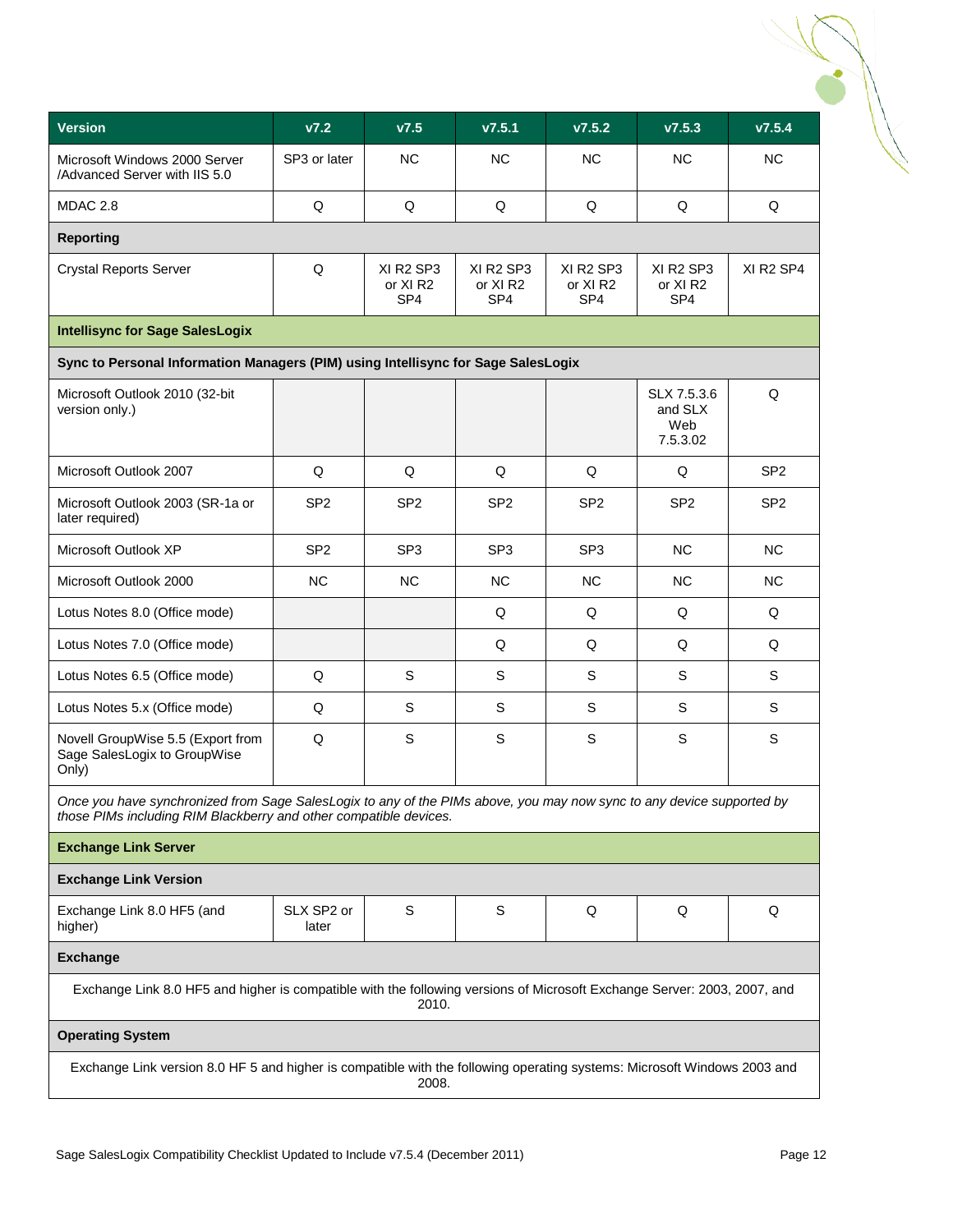| <b>Version</b>                                      | V7.2      | V7.5      | V7.5.1    | V7.5.2    | V7.5.3          | V7.5.4     |
|-----------------------------------------------------|-----------|-----------|-----------|-----------|-----------------|------------|
| <b>Sage DynaLink</b>                                |           |           |           |           |                 |            |
| DynaLink v7.0.1 (DynaLink v7.0 with Service Pack 1) |           |           |           |           |                 |            |
| Sage MAS 90/200 v4.4                                | <b>NC</b> | <b>NC</b> | <b>NC</b> | Q         | Q               | Q          |
| DynaLink v7.0.0.1 (DynaLink v7.0 with Hot Fix 1)    |           |           |           |           |                 |            |
| Sage MAS 500 v7.2                                   | Q         | Q         | Q         | S         | S               | S          |
| Sage MAS 90/200 v4.3                                | Q         | Q         | Q         | <b>NC</b> | <b>NC</b>       | <b>NC</b>  |
| DynaLink v7.0                                       |           |           |           |           |                 |            |
| Sage MAS 500 v7.0 and v7.05                         | Q         | Q         | Q         | S         | S               | S          |
| Sage MAS 90/200 v4.10 or 4.20                       | Q         | Q         | Q         | S         | S               | S          |
| <b>Sage ERP Link</b>                                |           |           |           |           |                 |            |
| ERP Link 3.0 SP1                                    |           |           |           |           |                 |            |
| Sage MAS 500 v7.3 Feb 10 PU<br>and later            |           |           |           | Q         | HF <sub>2</sub> | $HF3^{16}$ |
| Sage MAS 500 v7.2 Aug 09 MU<br>and later            |           |           | Q         | Q         | S               | S          |
| ERP Link 3.0                                        |           |           |           |           |                 |            |
| Sage MAS 500 v7.2                                   |           |           | Q         | S         | S               | S          |

## <span id="page-12-0"></span>**Mobile System Requirements (v5.5 and earlier)**

| Version                         | v5.1 | v5.5 |
|---------------------------------|------|------|
| <b>Device</b>                   |      |      |
| <b>Hardware</b>                 |      |      |
| <b>BlackBerry</b> <sup>9</sup>  |      |      |
| BlackBerry OS 5.0 <sup>10</sup> | Q    | Q    |
| BlackBerry OS 4.7               | Q    | Q    |
| BlackBerry OS 4.6               | Q    | Q    |
| BlackBerry OS 4.5               | Q    | Q    |
| BlackBerry OS 4.3               | Q    | Q    |
| BlackBerry Desktop Manager 5.0  | Q    | Q    |
| BlackBerry Desktop Manager 4.7  | Q    | Q    |
| BlackBerry Desktop Manager 4.2  | Q    | Q    |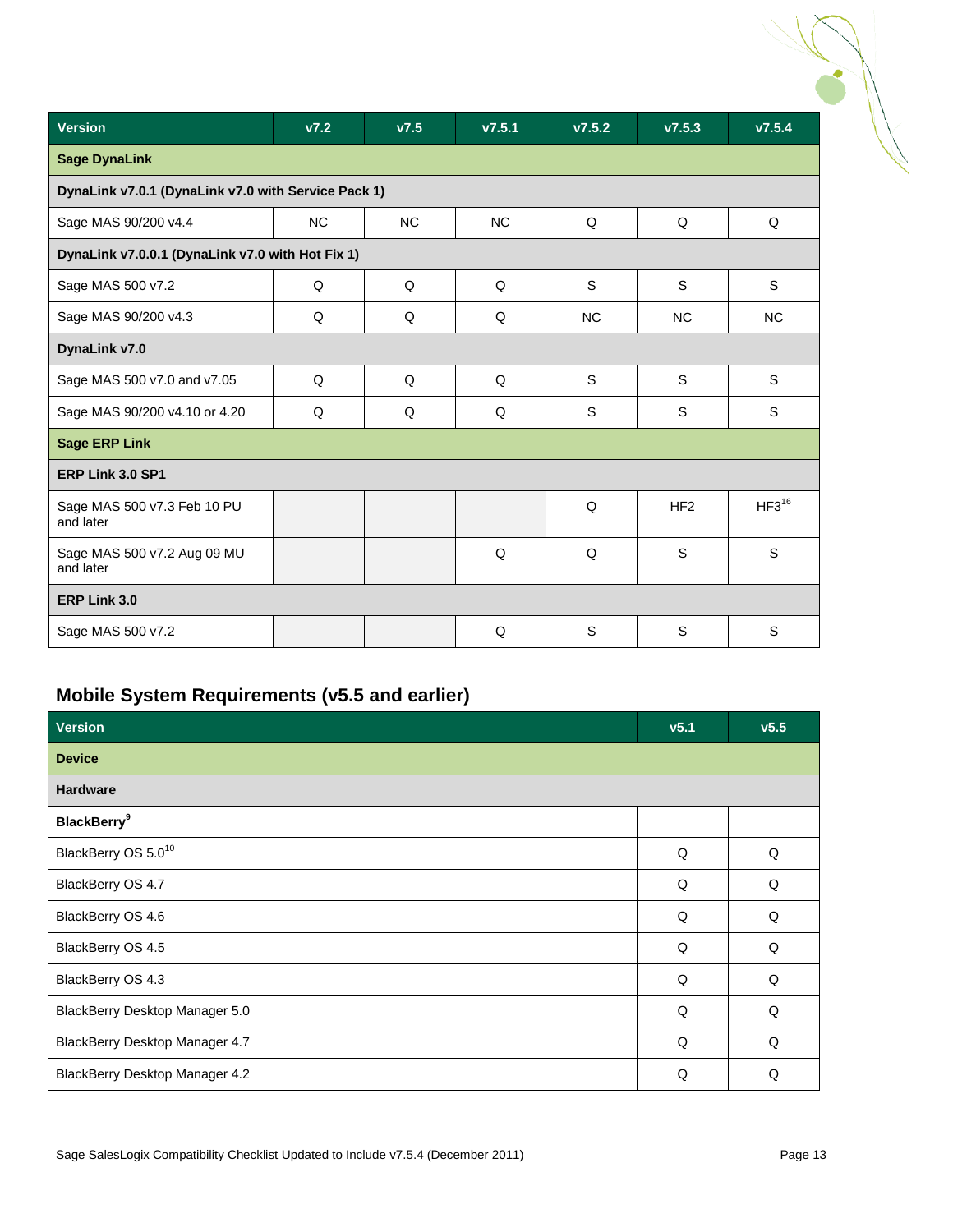| <b>Version</b>                                                       | v <sub>5.1</sub> | v5.5      |
|----------------------------------------------------------------------|------------------|-----------|
| <b>BlackBerry Enterprise Manager 5.0</b>                             | Q                | Q         |
| <b>BlackBerry Enterprise Server 5.0</b>                              | Q                | Q         |
| <b>BlackBerry Enterprise Server 4.1.x</b>                            | Q                | Q         |
| <b>BlackBerry Enterprise Server Express</b>                          | Q                | Q         |
| <b>Windows Mobile</b>                                                |                  |           |
| Windows Mobile 6.1                                                   | Q                | Q         |
| Windows Mobile 6.0                                                   | Q                | Q         |
| ActiveSync 4.5                                                       | Q                | Q         |
| Mobile Platform <sup>11</sup>                                        |                  |           |
| Sage SalesLogix Client (Should match Sage SalesLogix Server version) |                  |           |
| Sage SalesLogix v7.5.1                                               | <b>NC</b>        | Q         |
| Sage SalesLogix v7.5                                                 | <b>NC</b>        | Q         |
| Sage SalesLogix v7.2.x                                               | Q                | Q         |
| Sage SalesLogix v7.0.x                                               | Q                | <b>NC</b> |
| Sage SalesLogix v6.2.6                                               | Q                | <b>NC</b> |
| <b>License Type</b>                                                  |                  |           |
| Personal                                                             | Q                | Q         |
| Standard                                                             | Q                | Q         |
| Enterprise                                                           | Q                | Q         |

## <span id="page-13-0"></span>**Mobile System Requirements (v5.6 and later)**

| <b>Version</b>                  | V <sub>5.6</sub>                 |
|---------------------------------|----------------------------------|
| <b>Device</b>                   |                                  |
| Hardware                        |                                  |
| <b>BlackBerry</b> <sup>9</sup>  |                                  |
| BlackBerry OS 6.0               | <b>SLX Mobile</b><br><b>HF10</b> |
| BlackBerry OS 5.0 <sup>10</sup> | Q                                |
| BlackBerry OS 4.7               | Q                                |
| BlackBerry 4.6                  | Q                                |
| BlackBerry OS 4.5               | S                                |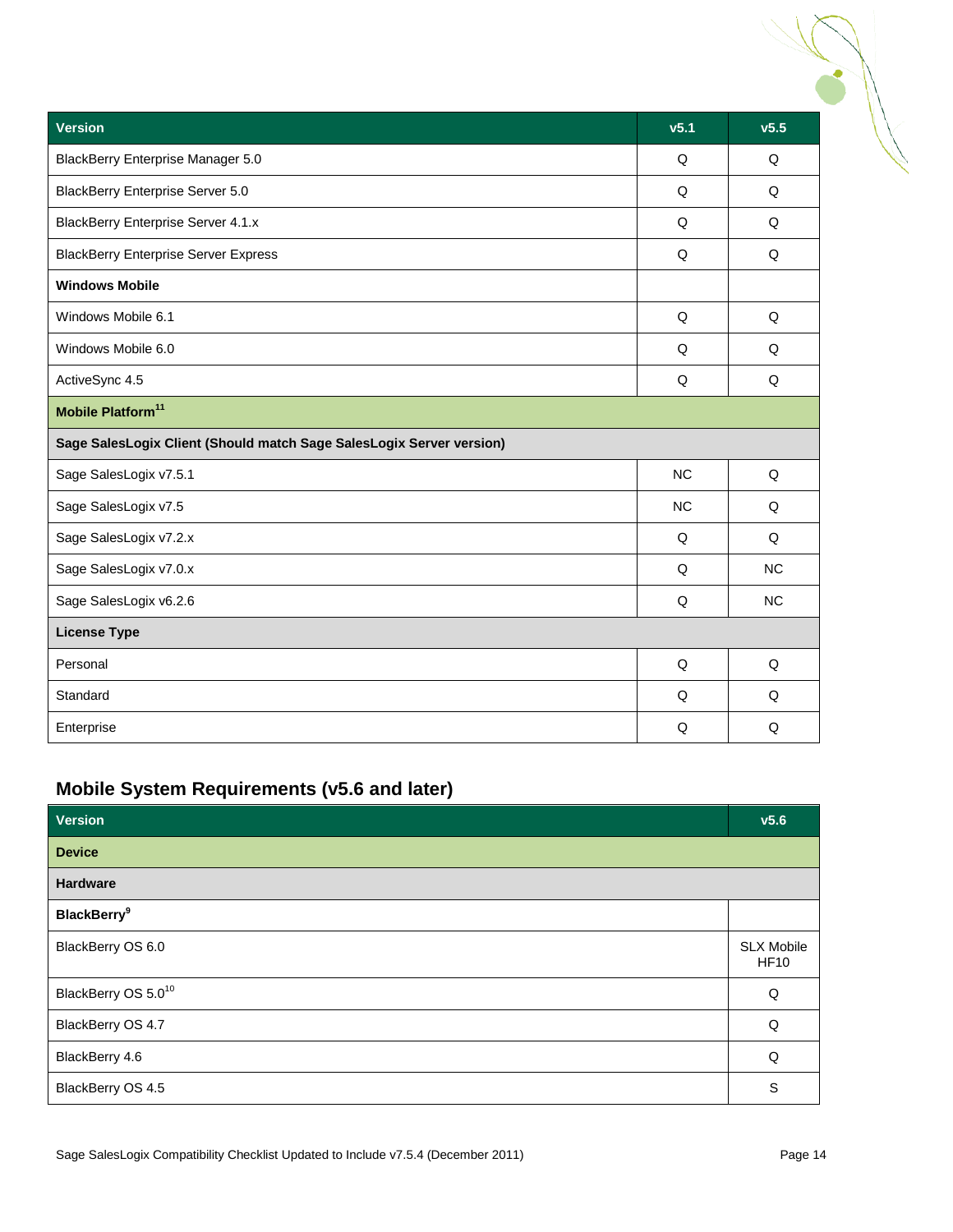| <b>Version</b>                                                       | v5.6        |
|----------------------------------------------------------------------|-------------|
| BlackBerry OS 4.3                                                    | S           |
| BlackBerry OS 4.2                                                    | Q           |
| BlackBerry Desktop Manager 5.0                                       | Q           |
| BlackBerry Desktop Manager 4.7                                       | Q           |
| BlackBerry Desktop Manager 4.2                                       | S           |
| BlackBerry Enterprise Manager 5.0                                    | Q           |
| <b>BlackBerry Enterprise Server 5.0</b>                              | Q           |
| <b>BlackBerry Enterprise Server 4.1.x</b>                            | Q           |
| <b>BlackBerry Enterprise Server Express</b>                          | Q           |
| <b>Windows Mobile</b>                                                |             |
| Windows Mobile 6.5                                                   | Q           |
| Windows Mobile 6.1                                                   | Q           |
| Windows Mobile 6.0                                                   | S           |
| ActiveSync 4.5                                                       | Q           |
| Windows Mobile Device Center 6.1                                     | S           |
| <b>Mobile Platform</b>                                               |             |
| <b>Operating System</b>                                              |             |
| Windows Server 2008                                                  | Q           |
| Windows Server 2003                                                  | Q           |
| <b>IIS 7.0</b>                                                       | Q           |
| <b>IIS 6.0</b>                                                       | Q           |
| Sage SalesLogix Client (Should match Sage SalesLogix Server version) |             |
| Sage SalesLogix v7.5.4                                               | Q           |
| Sage SalesLogix v7.5.3                                               | Q           |
| Sage SalesLogix v7.5.2                                               | Q           |
| Sage SalesLogix v7.5.1                                               | $\mathsf S$ |
| Sage SalesLogix v7.5                                                 | $\mathbb S$ |
| Sage SalesLogix 7.2.2                                                | Q           |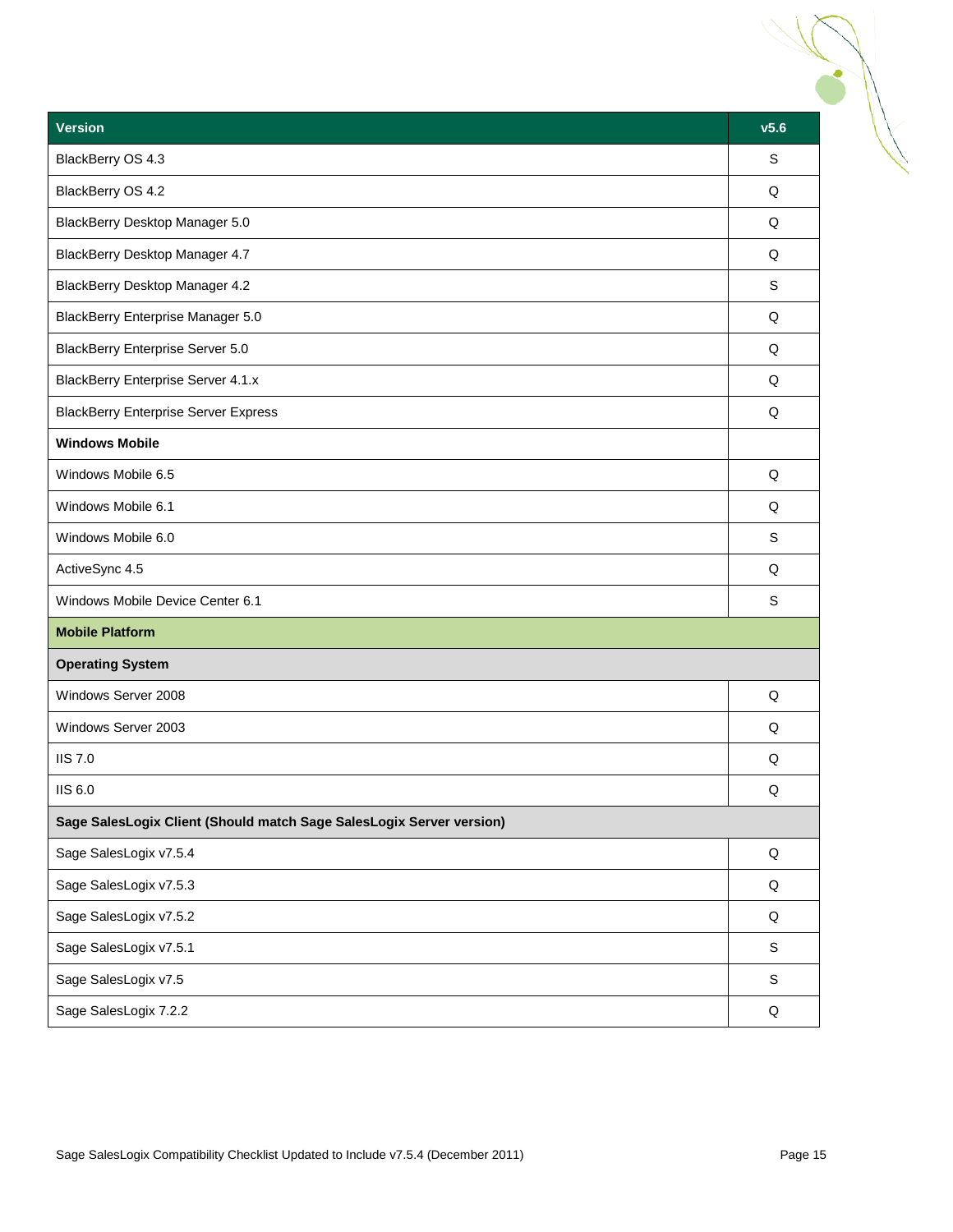| Relational Database Management System (RDBMS) - For hosting designer databases<br>Q<br>Q<br>S<br>Relational Database Management System (RDBMS) - For hosting deployment/queuing<br>Q<br>Q<br>Q<br>Q<br>Q<br>Q<br>Q<br>Q<br>$\mathsf S$<br>S<br>S<br>Q<br>Q<br>S<br>$\mathbb S$<br>S | <b>Version</b>                    | v5.6 |
|-------------------------------------------------------------------------------------------------------------------------------------------------------------------------------------------------------------------------------------------------------------------------------------|-----------------------------------|------|
|                                                                                                                                                                                                                                                                                     |                                   |      |
|                                                                                                                                                                                                                                                                                     | Microsoft SQL Server 2008         |      |
|                                                                                                                                                                                                                                                                                     | Microsoft SQL Server 2005         |      |
|                                                                                                                                                                                                                                                                                     | Microsoft SQL Server 2005 Express |      |
|                                                                                                                                                                                                                                                                                     | OSQL Utility <sup>12</sup>        |      |
|                                                                                                                                                                                                                                                                                     |                                   |      |
|                                                                                                                                                                                                                                                                                     | Microsoft SQL Server 2008         |      |
|                                                                                                                                                                                                                                                                                     | Microsoft SQL Server 2005         |      |
|                                                                                                                                                                                                                                                                                     | Oracle 11g                        |      |
|                                                                                                                                                                                                                                                                                     | Oracle 10g                        |      |
|                                                                                                                                                                                                                                                                                     | OSQL Utility <sup>12</sup>        |      |
|                                                                                                                                                                                                                                                                                     | License Types <sup>13</sup>       |      |
|                                                                                                                                                                                                                                                                                     | Standard                          |      |
|                                                                                                                                                                                                                                                                                     | Enterprise                        |      |
|                                                                                                                                                                                                                                                                                     | <b>Mobile Administrator</b>       |      |
|                                                                                                                                                                                                                                                                                     | <b>Operating System</b>           |      |
|                                                                                                                                                                                                                                                                                     | Windows Server 2008               |      |
|                                                                                                                                                                                                                                                                                     | Windows Server 2003               |      |
|                                                                                                                                                                                                                                                                                     | Windows 7                         |      |
|                                                                                                                                                                                                                                                                                     | <b>Windows Vista Business</b>     |      |
|                                                                                                                                                                                                                                                                                     | Windows XP Professional           |      |
|                                                                                                                                                                                                                                                                                     | <b>Mobile Architect</b>           |      |
|                                                                                                                                                                                                                                                                                     | <b>Operating System</b>           |      |
|                                                                                                                                                                                                                                                                                     | Windows Server 2008               |      |
|                                                                                                                                                                                                                                                                                     | Windows Server 2003               |      |
|                                                                                                                                                                                                                                                                                     | Windows 7                         |      |
|                                                                                                                                                                                                                                                                                     | <b>Windows Vista Business</b>     |      |
|                                                                                                                                                                                                                                                                                     | Windows XP Professional           |      |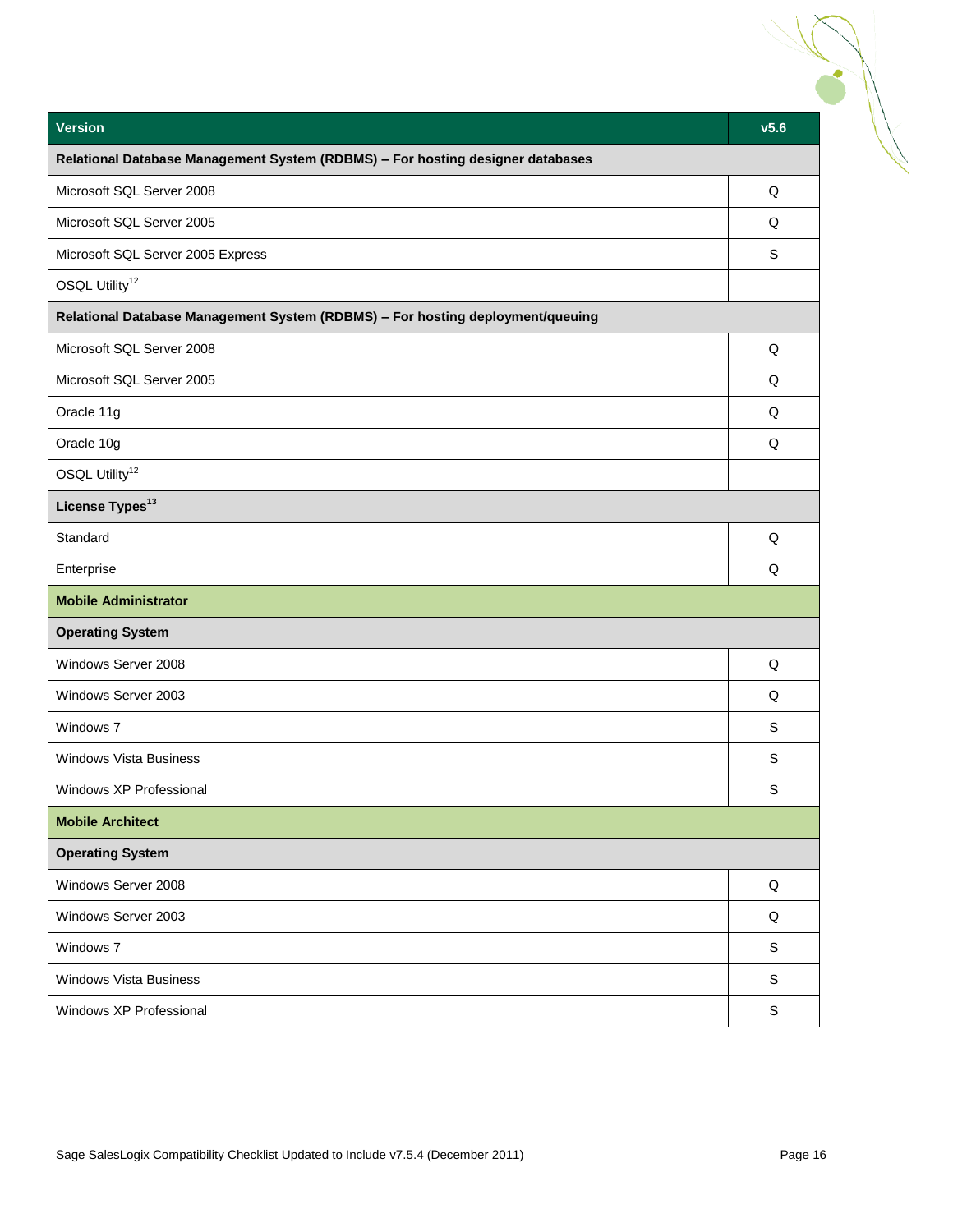## <span id="page-16-0"></span>**Mobile System Requirements (v11R1 and v1.1)**

<span id="page-16-1"></span>

| <b>Version</b>                                                       | <b>v11R1</b> | v1.1        |
|----------------------------------------------------------------------|--------------|-------------|
| <b>Device</b>                                                        |              |             |
| Hardware                                                             |              |             |
| <b>BlackBerry</b>                                                    |              |             |
| BlackBerry OS 6.0                                                    | Q            | Q           |
| <b>Android</b>                                                       |              |             |
| Android 2.x                                                          | Q            | Q           |
| Android 1.x                                                          | $\mathsf S$  | S           |
| iOS (iPhone/iPad) - 3G, 3GS, 4                                       |              |             |
| iOS 4.x                                                              | $\mathsf Q$  | Q           |
| iOS 3.x                                                              | Q            | Q           |
| iOS 2.x                                                              | $\mathsf S$  | $\mathsf S$ |
| <b>Windows Phone 7</b>                                               |              |             |
| Windows Phone 7                                                      | NC           | <b>NC</b>   |
| <b>Mobile Platform</b>                                               |              |             |
| Sage SalesLogix Client (Should match Sage SalesLogix Server version) |              |             |
| Sage SalesLogix v7.5.4                                               | Q            | Q           |
| Sage SalesLogix v7.5.3 <sup>14</sup>                                 | Q            | <b>NC</b>   |
| Sage SalesLogix v7.5.2                                               | NC           | NC          |
| Sage SalesLogix v7.5.1                                               | NC           | NC          |
| Sage SalesLogix v7.5                                                 | NC           | <b>NC</b>   |
| Sage SalesLogix 7.2.2                                                | NC           | <b>NC</b>   |
| <b>License Types</b>                                                 |              |             |
| Standard                                                             | $\mathsf Q$  | $\mathsf Q$ |
| Advanced                                                             | $\sf Q$      | $\mathsf Q$ |
| Premier                                                              | Q            | $\sf Q$     |